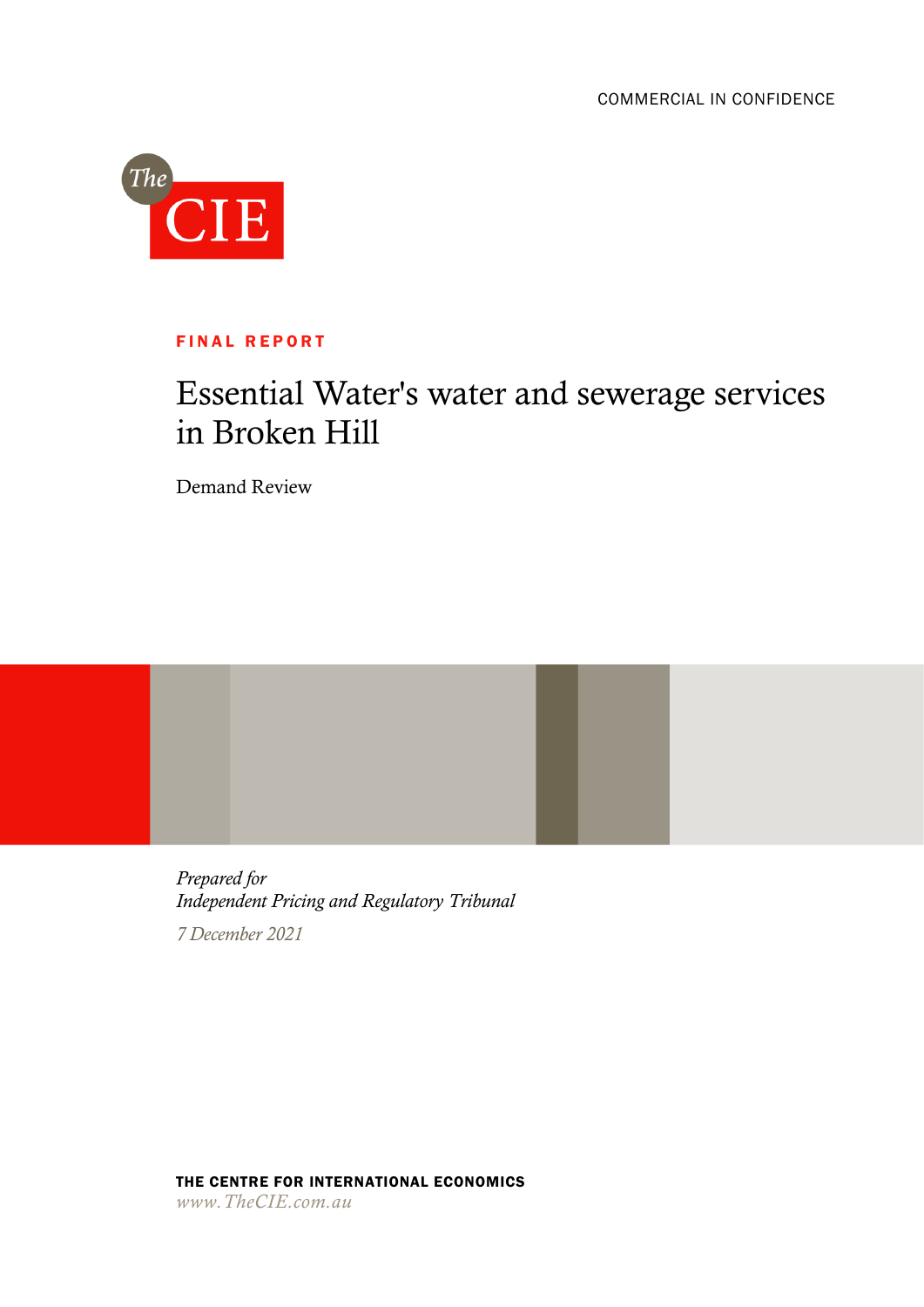The Centre for International Economics is a private economic research agency that provides professional, independent and timely analysis of international and domestic events and policies.

The CIE's professional staff arrange, undertake and publish commissioned economic research and analysis for industry, corporations, governments, international agencies and individuals.

### © Centre for International Economics 2021

This work is copyright. Individuals, agencies and corporations wishing to reproduce this material should contact the Centre for International Economics at one of the following addresses.

### **CANBERRA**

Centre for International Economics Ground Floor, 11 Lancaster Place Canberra Airport ACT 2609

| Telephone | $+61262457800$    |
|-----------|-------------------|
| Facsimile | +61 2 6245 7888   |
| Email     | cie@TheCIE.com.au |
| Website   | www.TheCIE.com.au |

### **SYDNEY**

Centre for International Economics Level 7, 8 Spring Street Sydney NSW 2000

| Telephone | +61 2 9250 0800      |
|-----------|----------------------|
| Email     | ciesyd@TheCIE.com.au |
| Website   | www.TheCIE.com.au    |

### DISCLAIMER

While the CIE endeavours to provide reliable analysis and believes the material it presents is accurate, it will not be liable for any party acting on such information.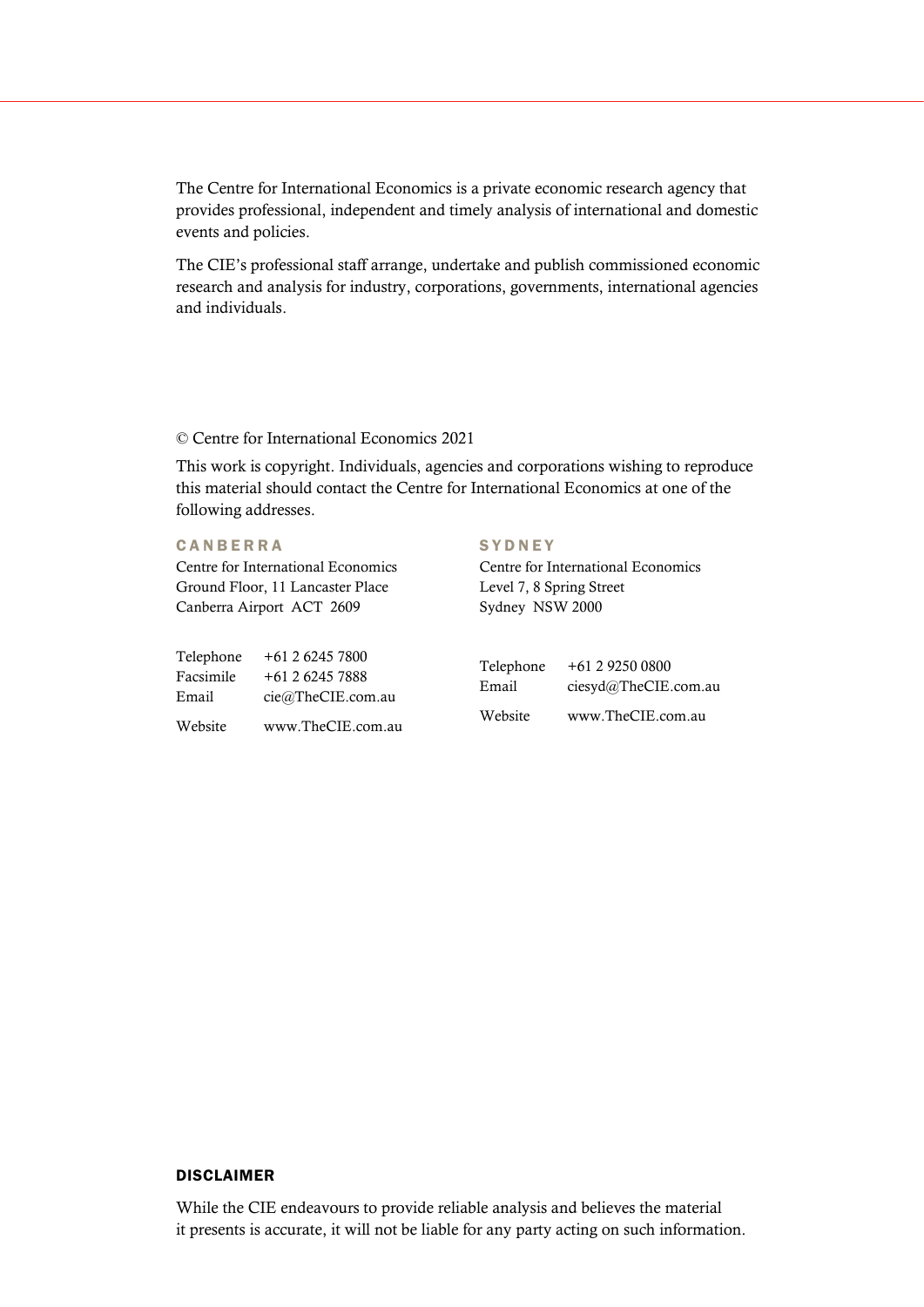# *Contents*

|   | <b>Executive summary</b>                                                  | 1  |
|---|---------------------------------------------------------------------------|----|
|   | The Task                                                                  |    |
|   | Purpose of forecasting                                                    | 3  |
|   | <b>Essential Water findings</b>                                           | 3  |
| 1 | <b>Essential Water customer number and water demand forecasts</b>         | 9  |
|   | Dwelling and number of connections projections                            | 10 |
|   | Water demand                                                              | 19 |
|   | Deemed sewerage                                                           | 27 |
| A | Essential Water's and Water NSW's Broken Hill Pipeline customer and water |    |

demand forecasts 33

## BOXES, CHARTS AND TABLES

| $\mathbf{1}$   | Overview of the scope of works                                                           | 2              |
|----------------|------------------------------------------------------------------------------------------|----------------|
| $\overline{2}$ | CIE recommendations - Essential Water connections                                        | $\overline{4}$ |
| 3              | CIE recommendations - Essential Water usage                                              | 5              |
| 4              | CIE recommendations — Essential Water sewerage connections                               | $\overline{7}$ |
| 1.1            | Total number of residential properties serviced                                          | 11             |
| 1.2            | Essential Water customer forecast (treated and chlorinated water)                        | 12             |
| 1.3            | Residential dwellings serviced with treated/potable water                                | 13             |
| 1.4            | Residential dwellings serviced with chlorinated/non-potable water                        | 13             |
| 1.5            | Non-residential customers (20mm meter equivalents)                                       | 14             |
| 1.6            | Non-residential connections serviced with treated, untreated and chlorinated             |                |
|                | water                                                                                    | 14             |
| 1.7            | Broken Hill Cobalt Project (BHCP) development timeline                                   | 16             |
| 1.8            | Projected number of 20mm meter equivalents                                               | 17             |
| 1.9            | Summary of scenarios and implications                                                    | 18             |
|                | 1.10 Total number of residential properties (treated water) – Mining sensitivity         | 19             |
|                | 1.11 Unit demand estimates for treated water by climatic condition, region, and          |                |
|                | dwelling type                                                                            | 21             |
|                | 1.12 Total residential treated water demand and rainfall in the past 15 years            | 22             |
|                | 1.13 Regression analysis output for annual treated water demand per occupied<br>dwelling | 22             |
|                | 1.14 Regression analysis output for annual treated water demand per resident             | 22             |
|                | 1.15 Water demand parameter                                                              | 23             |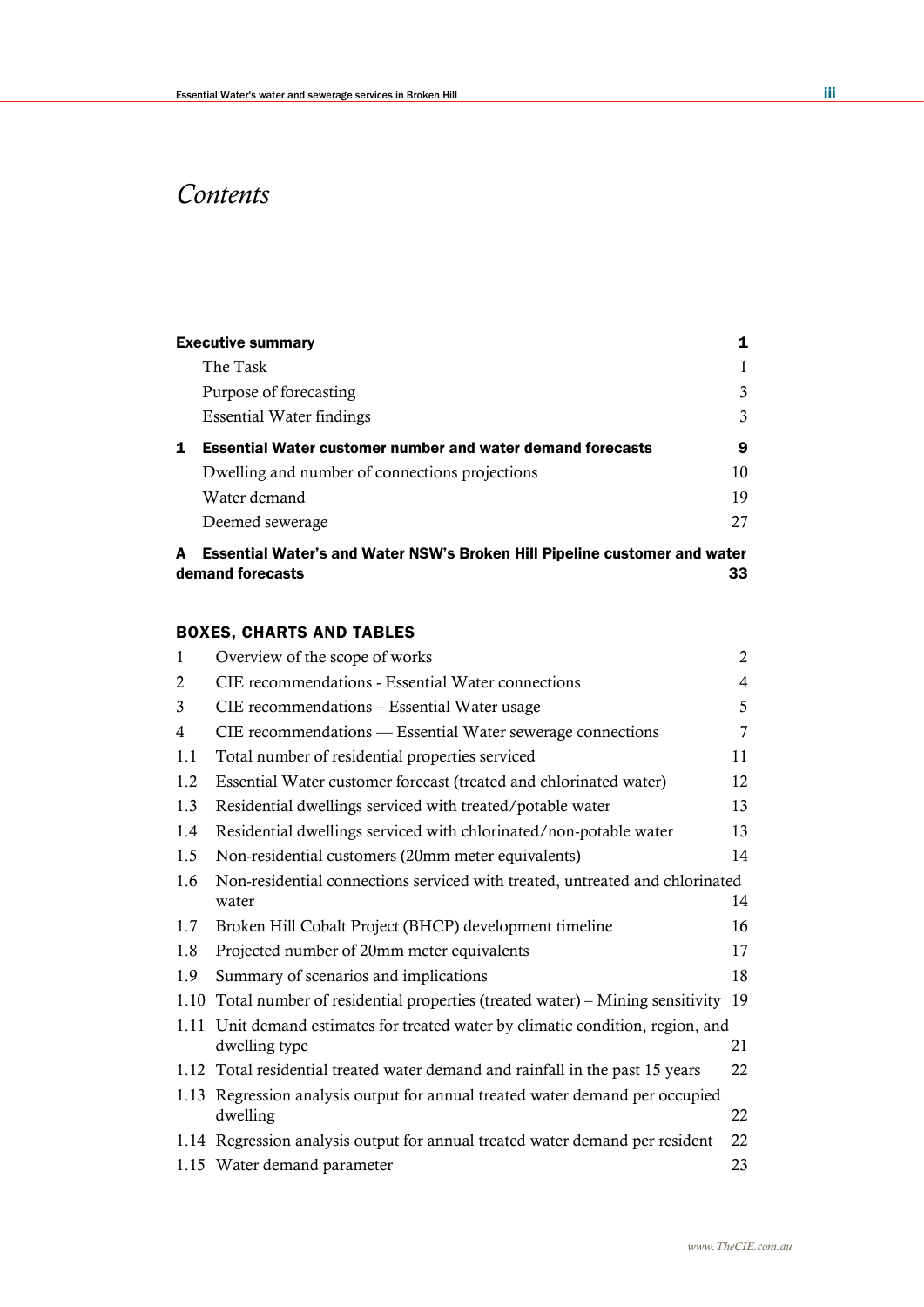|     | 1.16 CIE projections of treated water demand in Broken Hill and Menindee | 24 |
|-----|--------------------------------------------------------------------------|----|
|     | 1.17 Residential demand for treated and chlorinated water                | 24 |
|     | 1.18 Non-residential demand for treated and untreated water              | 25 |
|     | 1.19 Total treated and untreated water demand mining, by mine            | 26 |
|     | 1.20 Additional residential demand from mining                           | 26 |
|     | 1.21 Residential dwellings connected to sewerage                         | 28 |
|     | 1.22 Average sewerage discharge volume per residential connection        | 29 |
|     | 1.23 Non-residential sewerage connections (including exempt properties)  | 29 |
|     | 1.24 Non-residential discharge volumes                                   | 30 |
|     | 1.25 Mining sensitivity test                                             | 31 |
| A.1 | Essential Water forecast customer numbers for potable water (excl mines) | 33 |
|     | A.2 Essential Water forecast sewerage customer numbers (excl mines)      | 33 |
| A.3 | Essential Water forecast treated water sales (ML)                        | 34 |
| A.4 | Essential Water forecast chlorinated water sales (ML)                    | 34 |
| A.5 | Essential Water forecast untreated water sales (ML/year)                 | 34 |
| A.6 | Essential Water forecast sewerage volumes (ML)                           | 34 |
|     | A.7 Water NSW Broken Hill Pipeline forecast customer and offtake numbers | 35 |
|     | A.8 Water NSW projected annual pipeline bulk water transport volumes     | 35 |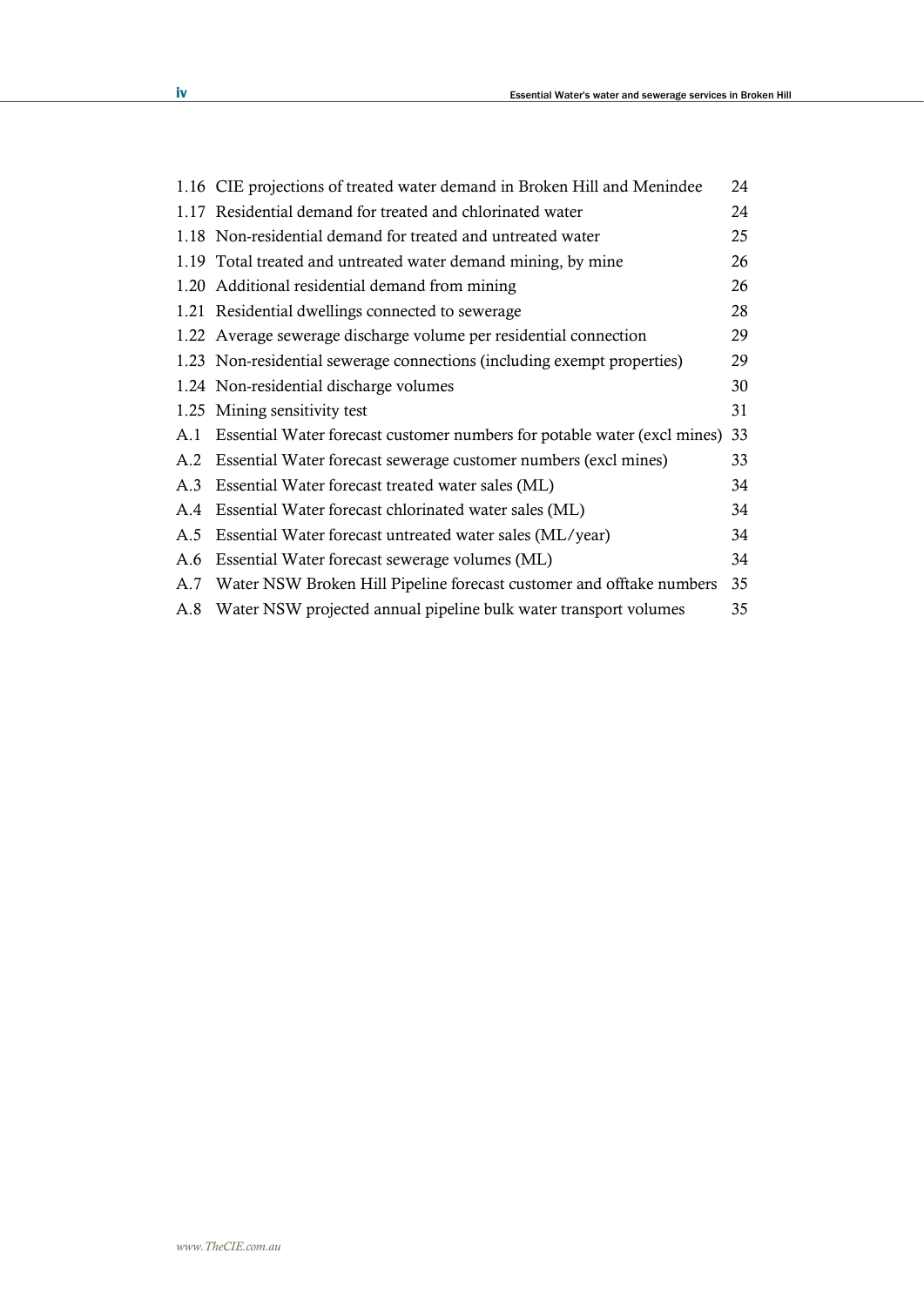# *Executive summary*

## *The Task*

IPART has commenced its review of maximum prices to apply from 1 July 2022 for:

- Essential Water's water and wastewater services to its customers in Broken Hill and surrounding areas (Menindee, Sunset Strip and Silverton), and
- Water NSW's Broken Hill Pipeline (the Pipeline) bulk water transportation services covering Broken Hill and surrounding areas.

As part of the price reviews, IPART has engaged The Centre for International Economics (The CIE) to complete an independent evaluation of:

- 1 Essential Water's forecast customer demand, consisting of:
	- a) customer number forecasts (table A.1 for potable water and table A.2 for sewerage), and
	- b) water demand forecasts for treated water (table A.3), chlorinated water (table A.4), un-treated water sales (table A.5) and sewerage (table A.6), and
- 2 the Pipeline's:
	- a) bulk water customer demand forecasts (table A.7), and
	- b) proposed efficient energy costs (table A.8). 1

This report covers task 1. Task 2 is covered in The CIE 2021, 'Water NSW's Broken Hill Pipeline: Bulk Water Transport Volume Demand and Energy Review Final Report', December.

Each of these forecasts are underpinned by demographic and climatic inputs outlined in chart 1, which in turn have been assessed as part of the scope of works.

<sup>1</sup> Refer to Appendix A for Essential Water's customer and water demand, as well as and Water NSW's Broken Hill Pipeline forecast bulk water transport connections and volumes.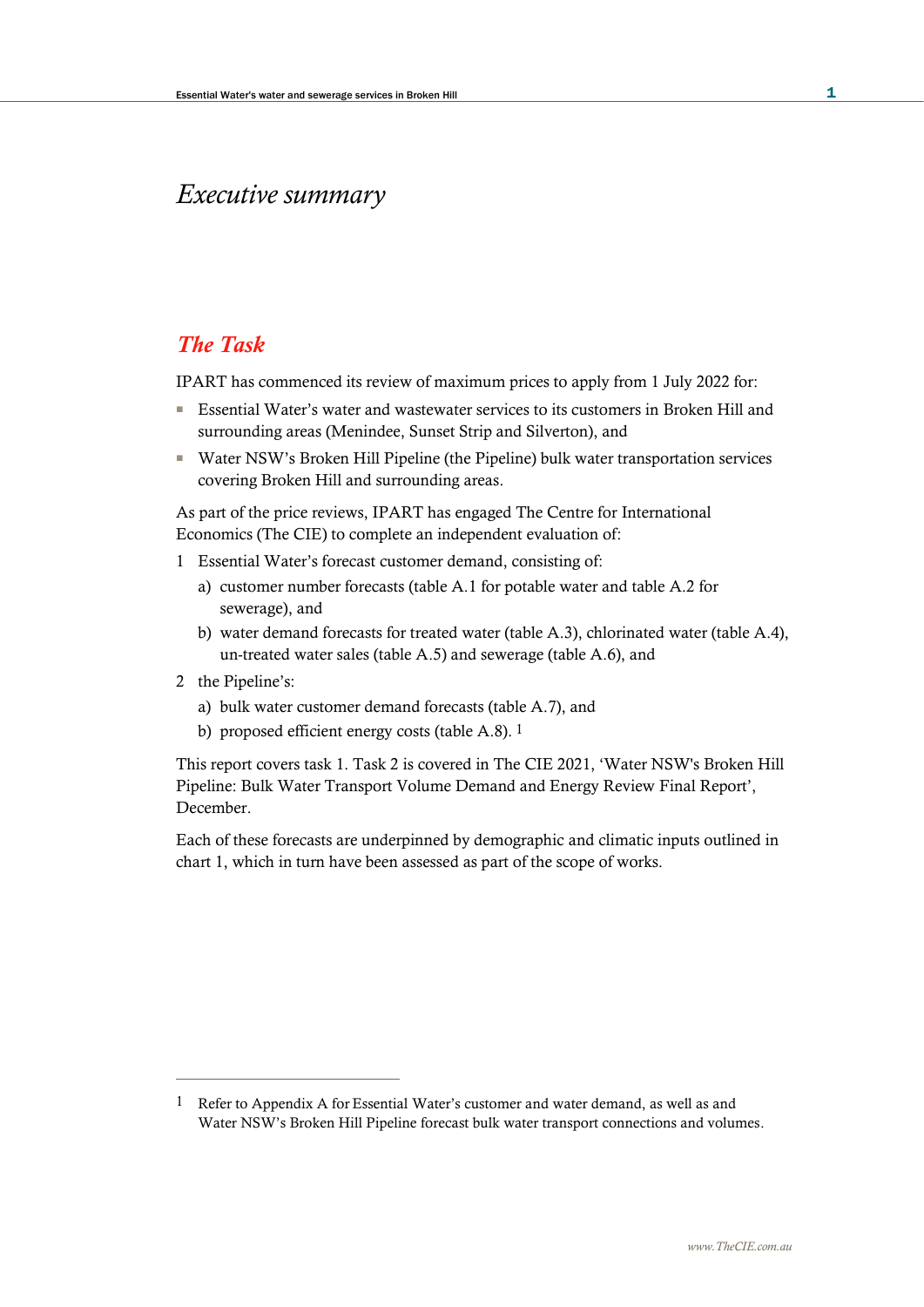

### 1 Overview of the scope of works

*Data source:* CIE.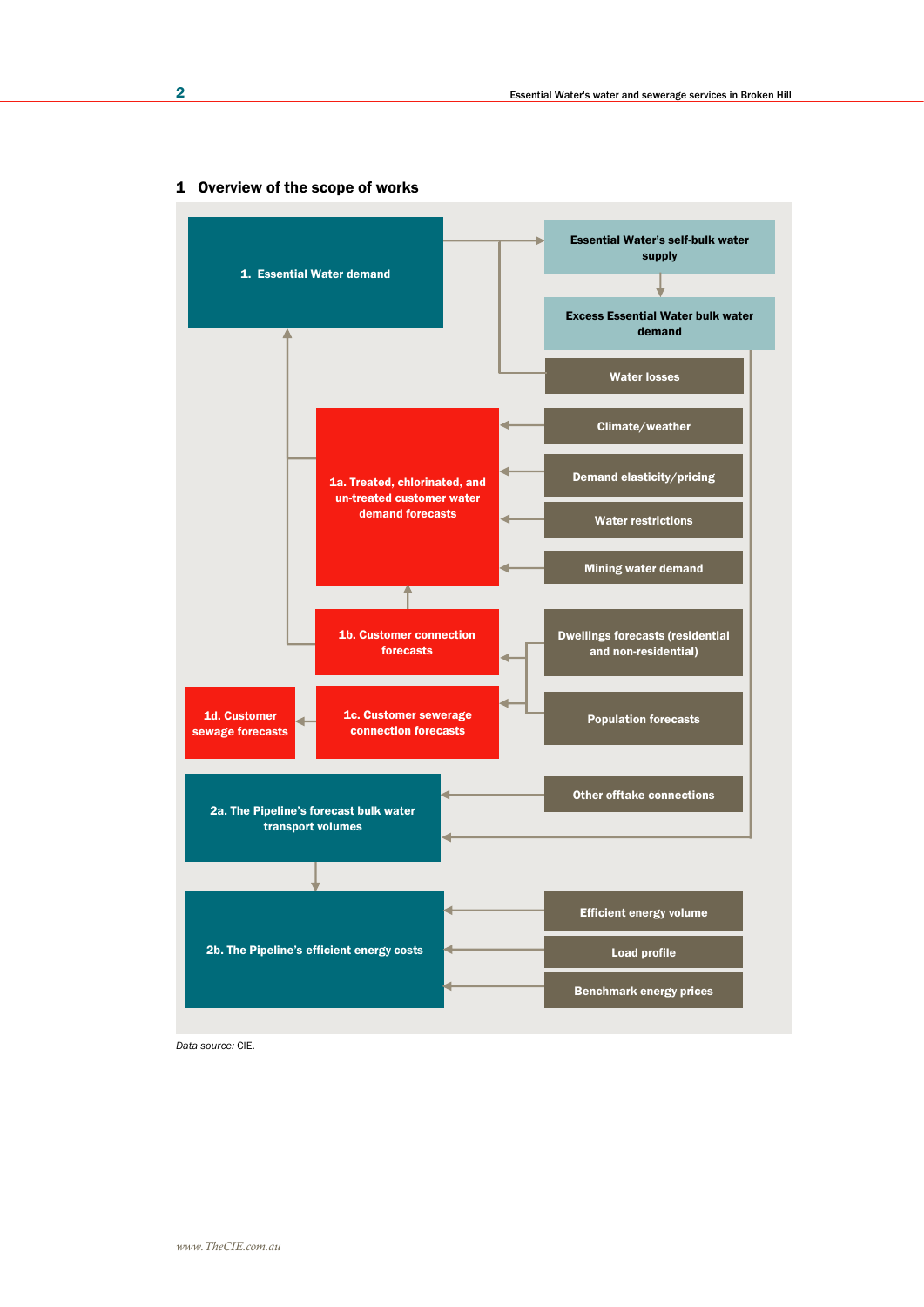# *Purpose of forecasting*

Demand forecasts form a primary input into regulatory decisions. Demand forecasts:

- influence the notional revenue allowance through:
	- operating expenditure projections
	- capital expenditure projections and hence the regulatory asset base, which in turn impacts on depreciation and the return on capital, and
	- influence prices as prices are set so that demand multiplied by prices is equal to the notional revenue allowance.

Demand forecasts are also a primary input into decision-making by businesses. They can help to inform:

- pricing structures
- risks and risk management if demand forecasts have a stochastic component rather than being a single forecast, and
- capital and operating expenditure planning decisions.

# *Essential Water findings*

### *Water connection projections*

Table 2 presents CIE's water connection forecast, with further discussion in chapter 1.

We recommend for:

- residential connections serviced with treated/potable water, using a midpoint estimate of ABS and development approvals trends for total number of residential dwellings and using DPIE projections to estimate the number of occupied dwellings. This only slightly differs from Essential Water's projections.
- residential connections serviced with chlorinated/non-potable water, adopting Essential Water's approach to use 2020-21 actuals. However, we note that since Essential Water's pricing proposal submission in May 2021 the actual number of connections for the financial year 2020-21 has slightly changed, which is reflected in our recommended figures.
- non-residential connections, adopting Essential Water's approach to use 2020-21 actuals. However, we note that since Essential Water's pricing proposal submission in May 2021 the actual number of connections for the financial year 2020-21 has slightly changed, which is reflected in our recommended figures.
- the newly proposed Cobalt Blue Mine, adopting Essential Water's approach to not include estimates in the projections due to high uncertainty and the current stage of the project. However, given the potentially significant demand from the proposed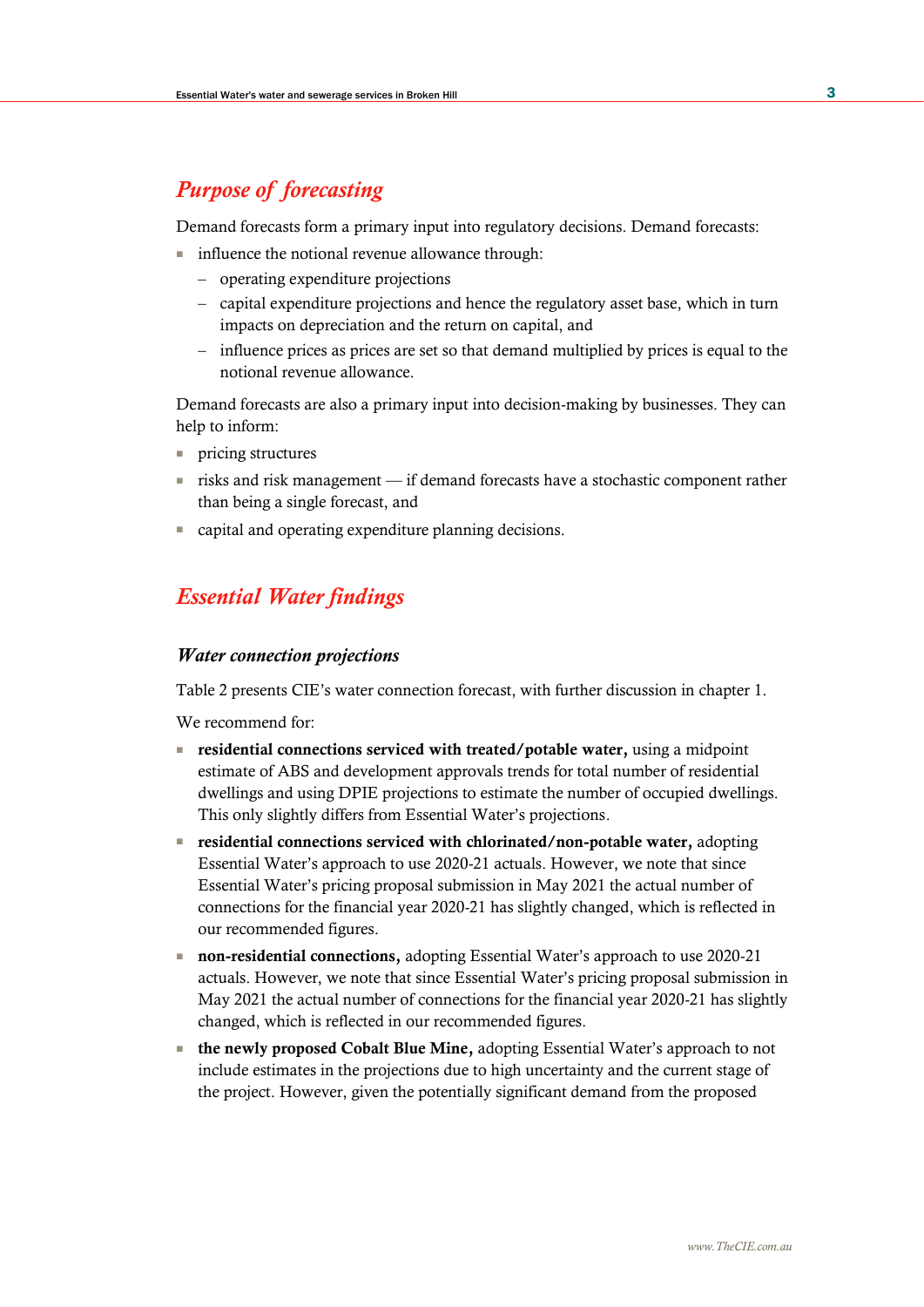mine, IPART could consider shortening the determination period for the next pricing determination round.

| <b>Type of connection</b>                  | 2022-23        | 2023-24        | 2024-25        | 2025-26        | 2026-27        |
|--------------------------------------------|----------------|----------------|----------------|----------------|----------------|
| Treated/potable water                      |                |                |                |                |                |
| Residential properties <sup>a</sup>        | 9447           | 9454           | 9461           | 9468           | 9474           |
| Residential billable entities <sup>a</sup> | 9788           | 9 7 9 5        | 9802           | 9809           | 9815           |
| Number of customers/meters                 |                |                |                |                |                |
| Non-exempt, non-residential (excl. mines)  | 592            | 592            | 592            | 592            | 592            |
| Exempt, non-residential (excl. mines)      | 220            | 220            | 220            | 220            | 220            |
| <b>Mines</b>                               | 17             | 17             | 17             | 17             | 17             |
| Number of 20mm meter equivalents           |                |                |                |                |                |
| Non-exempt, non-residential (excl. mines)  | 1069           | 1069           | 1069           | 1069           | 1069           |
| Exempt, non-residential (excl. mines)      | 946            | 946            | 946            | 946            | 946            |
| <b>Mines</b>                               | 277            | 277            | 277            | 277            | 277            |
| Chlorinated/non-potable water              |                |                |                |                |                |
| Residential propertiesb                    | 176            | 176            | 176            | 176            | 176            |
| Untreated/non-potable water                |                |                |                |                |                |
| Number of customers/meters                 |                |                |                |                |                |
| Non-exempt, non-residential (excl. mines)  | 47             | 47             | 47             | 47             | 47             |
| Exempt non-residential (excl. mines)       |                |                |                |                |                |
| <b>Mines</b>                               | $\overline{7}$ | $\overline{7}$ | $\overline{7}$ | $\overline{7}$ | $\overline{7}$ |
| Number of 20mm meter equivalents           |                |                |                |                |                |
| Non-exempt, non-residential (excl. mines)  | 75             | 75             | 75             | 75             | 75             |
| Exempt non-residential (excl. mines)       |                |                |                |                |                |
| <b>Mines</b>                               | 179            | 179            | 179            | 179            | 179            |

#### 2 CIE recommendations - Essential Water connections

a Broken Hill and Menindee.

**b** Silverton and Sunset Strip.

*Source:* CIE.

### *Water usage projections*

Table 3 presents CIE's water usage forecast, as well as Essential Water's projection, with further discussion in chapter 1.

We recommend for:

■ residential connections serviced with treated/potable water, using a linear regression analysis to estimate per dwelling demand factoring in annual precipitation,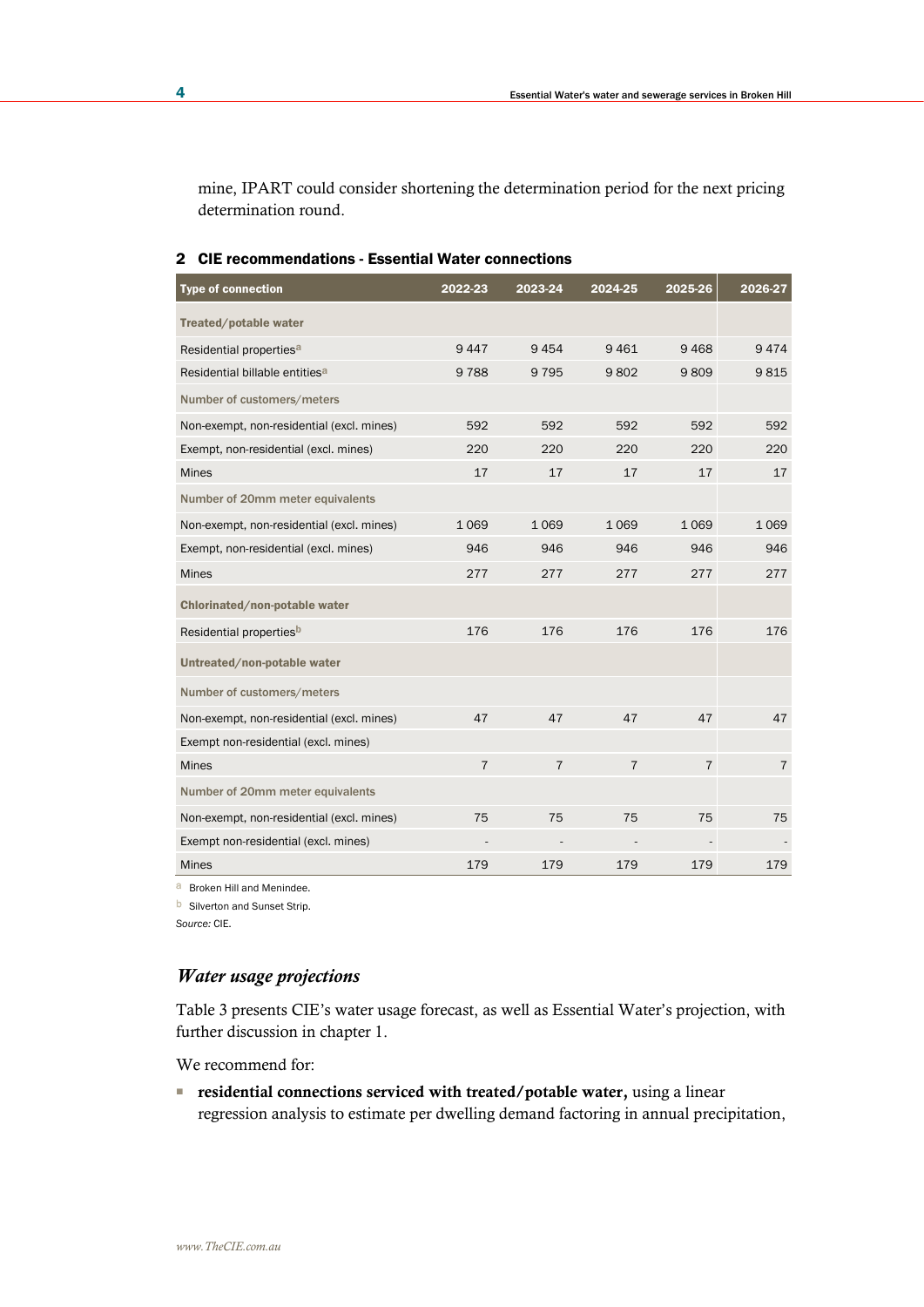maximum temperature and water restrictions. We understand Essential Water's projections are based on their consultant's system level analysis of treated water production with modelled lawn irrigation,2 noting we have not been provided with the full underlying model. We have derived our own independent projections based on a multi-variate regression model. Our recommendation results in 4 to 5 per cent higher water consumption estimates compared to Essential Water.

- residential connections serviced with chlorinated/non-potable water, adopting Essential Water's approach to use 2020-21 actuals. However, we note that since Essential Water's pricing proposal submission in May 2021 the actual number of connections for the financial year 2020-21 has slightly changed, which is reflected in our recommended figures.
- non-residential connections, adopting Essential Water's approach to use 2020-21 actuals. However, we note that since Essential Water's pricing proposal submission in May 2021 the actual number of connections for the financial year 2020-21 has slightly changed, which is reflected in our recommended figures.
- the newly proposed Cobalt Blue Mine, adopting Essential Water's approach to not include estimates in the projections due to high uncertainty and the current stage of the project. However, given the potentially significant increased water demand (up to 25 per cent more) from the proposed mine, IPART could consider shortening the determination period for the next pricing determination round.

| <b>Type of connection</b>                                     | 2022-23   | 2023-24 | 2024-25 | 2025-26 | 2026-27 |
|---------------------------------------------------------------|-----------|---------|---------|---------|---------|
|                                                               | <b>ML</b> | ML      | ML      | ML      | ML      |
| <b>Treated water</b>                                          |           |         |         |         |         |
| Residential                                                   | 2448      | 2427    | 2406    | 2 3 8 5 | 2 3 6 4 |
| Non-residential (excl. mines)                                 | 308       | 308     | 308     | 308     | 308     |
| <b>Mines</b>                                                  | 1 2 3 2   | 1 2 3 2 | 1 2 3 2 | 1 2 3 2 | 1 2 3 2 |
| Exempt customers                                              | 312       | 312     | 312     | 312     | 312     |
| <b>Chlorinated water</b>                                      |           |         |         |         |         |
| <b>Total chlorinated</b>                                      | 40        | 40      | 40      | 40      | 40      |
| <b>Untreated water</b>                                        |           |         |         |         |         |
| Pipeline customers (excluding<br>exempt properties and mines) | 75        | 75      | 75      | 75      | 75      |
| <b>Mines</b>                                                  | 516       | 516     | 516     | 516     | 516     |
| Non-residential (excl. mines)                                 | 350       | 350     | 350     | 350     | 350     |
| <b>Total billed metered consumption</b>                       | 5 2 8 1   | 5 2 6 0 | 5 2 3 9 | 5 2 1 8 | 5 1 9 7 |

#### 3 CIE recommendations – Essential Water usage

2 PWA (2021), Essential Water, *Integrated Water Cycle Management Strategy Issues Paper,* p. 48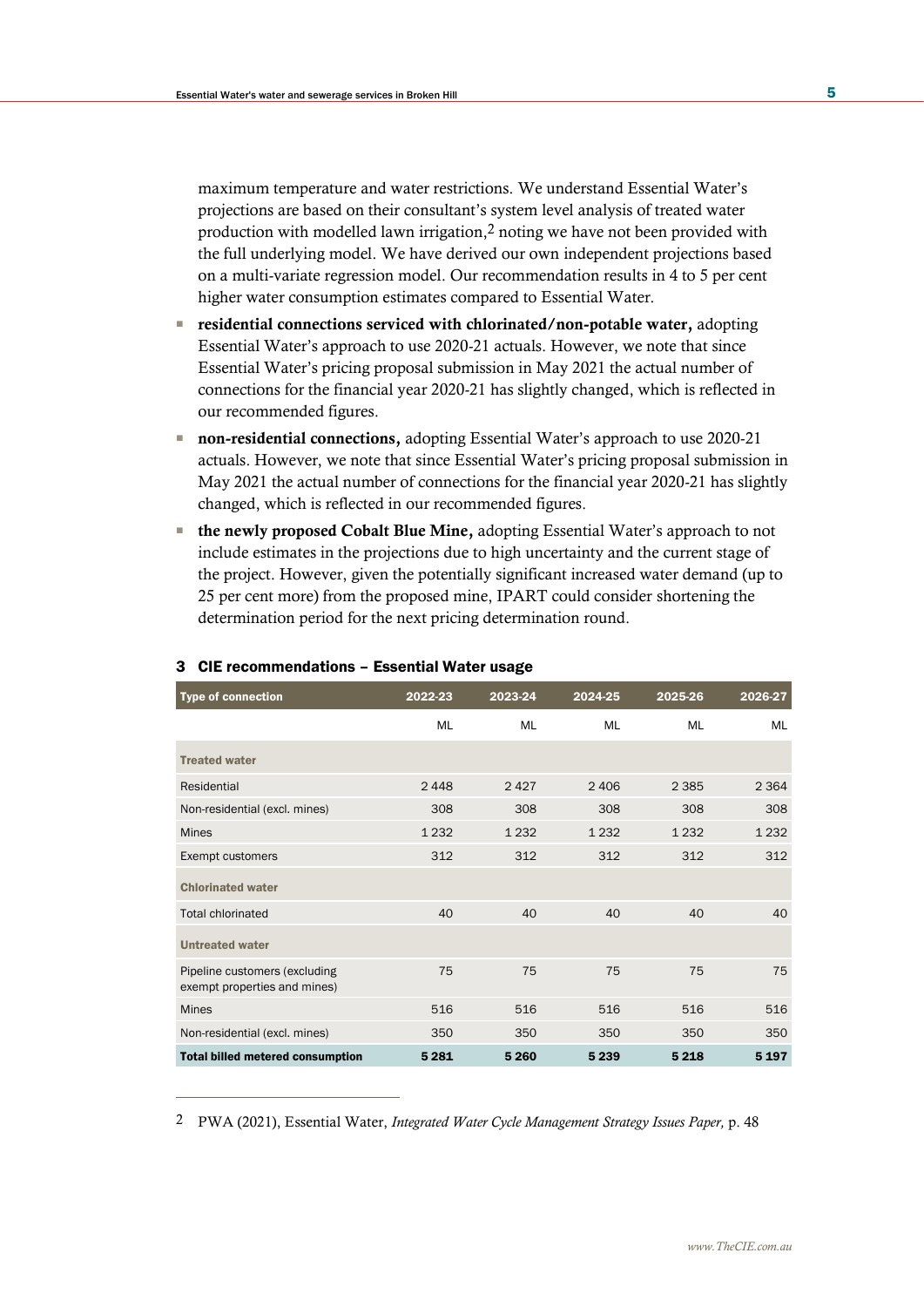| <b>Type of connection</b>                                        | 2022-23 | 2023-24 | 2024-25 | 2025-26 | 2026-27 |
|------------------------------------------------------------------|---------|---------|---------|---------|---------|
|                                                                  | ML      | ML      | ML      | ML      | ML      |
| Real losses (i.e. leakage) a                                     | 512     | 510     | 508     | 506     | 504     |
| CIE recommendation -<br><b>Total water required</b>              | 5792    | 5769    | 5746    | 5723    | 5700    |
| <b>Essential Water proposed -</b><br><b>Total water required</b> | 5703    | 5682    | 5661    | 5640    | 5619    |

a Real losses are assumed to be 8.8 per cent as per 2020-21. *Source:* CIE.

### *Sewerage discharge volumes projections*

Table 4 presents CIE's sewerage discharge forecasts, with further discussion in chapter 1.

We recommend for:

- residential connections connected to sewerage, adjusting the number of residential properties and billable entities by the average water to sewerage connection ratio. In the past 5 years this ratio was relatively constant at  $\sim$ 96 per cent. Our projections differ only slightly to Essential Water's projections.
- the deemed residential sewerage allowance, accepting Essential Water's proposition to increase the allowance to 100 kL per year. Based on Essential Water's methodology, we estimated the average sewage discharge per residential connection around 102 to 105 kL per year. We note that Essential Water's methodology and estimate are very conservative as the implied discharge factor is approximately 40 per cent. This is significantly lower than discharge factors used by other water utilities to determine the discharge allowance.
- non-residential connections and discharge volumes, adopting Essential Water's approach to use 2020-21 actuals. However, we note that since Essential Water's pricing proposal submission in May 2021 the actual number of connections for the financial year 2020-21 has slightly changed, which is reflected in our recommended figures.
- the newly proposed Cobalt Blue Mine, adopting Essential Water's approach to not include estimates in the projections due to high uncertainty and the current stage of the project.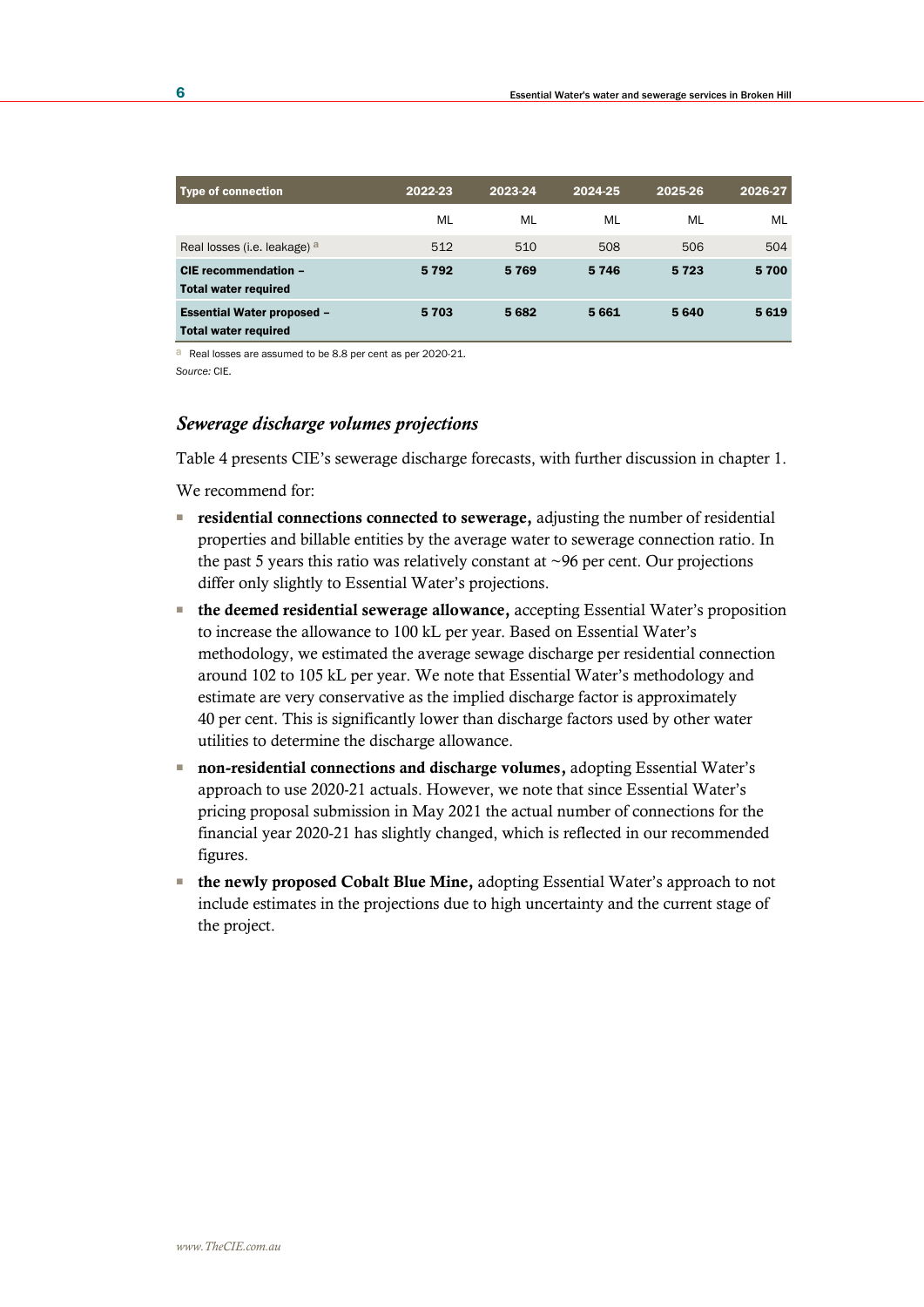| <b>Type of connection</b>                 | 2022-23        | 2023-24        | 2024-25        | 2025-26       | 2026-27 |
|-------------------------------------------|----------------|----------------|----------------|---------------|---------|
| <b>Connections</b>                        |                |                |                |               |         |
| Residential properties                    | 9049           | 9052           | 9055           | 9058          | 9061    |
| Residential billable entities             | 9377           | 9 3 8 0        | 9 3 8 3        | 9386          | 9 3 8 9 |
| Number of customers/meters                |                |                |                |               |         |
| Non-exempt, non-residential (excl. mines) | 537            | 537            | 537            | 537           | 537     |
| Exempt, non-residential (excl. mines)     | 138            | 138            | 138            | 138           | 138     |
| <b>Mines</b>                              | $\overline{2}$ | $\overline{2}$ | $\mathfrak{D}$ | $\mathcal{P}$ | 2       |
| Number of 20mm meter equivalents          |                |                |                |               |         |
| Non-exempt, non-residential (excl. mines) | 928            | 928            | 928            | 928           | 928     |
| Exempt, non-residential (excl. mines)     | 674            | 674            | 674            | 674           | 674     |
| <b>Mines</b>                              | 50             | 50             | 50             | 50            | 50      |
| Discharge volume (ML/year)                |                |                |                |               |         |
| Non-residential                           | 231            | 231            | 231            | 231           | 231     |
| Exempt                                    | 277            | 277            | 277            | 277           | 277     |
| <b>Mines</b>                              | 40             | 40             | 40             | 40            | 40      |

### 4 CIE recommendations — Essential Water sewerage connections

*Source:* CIE.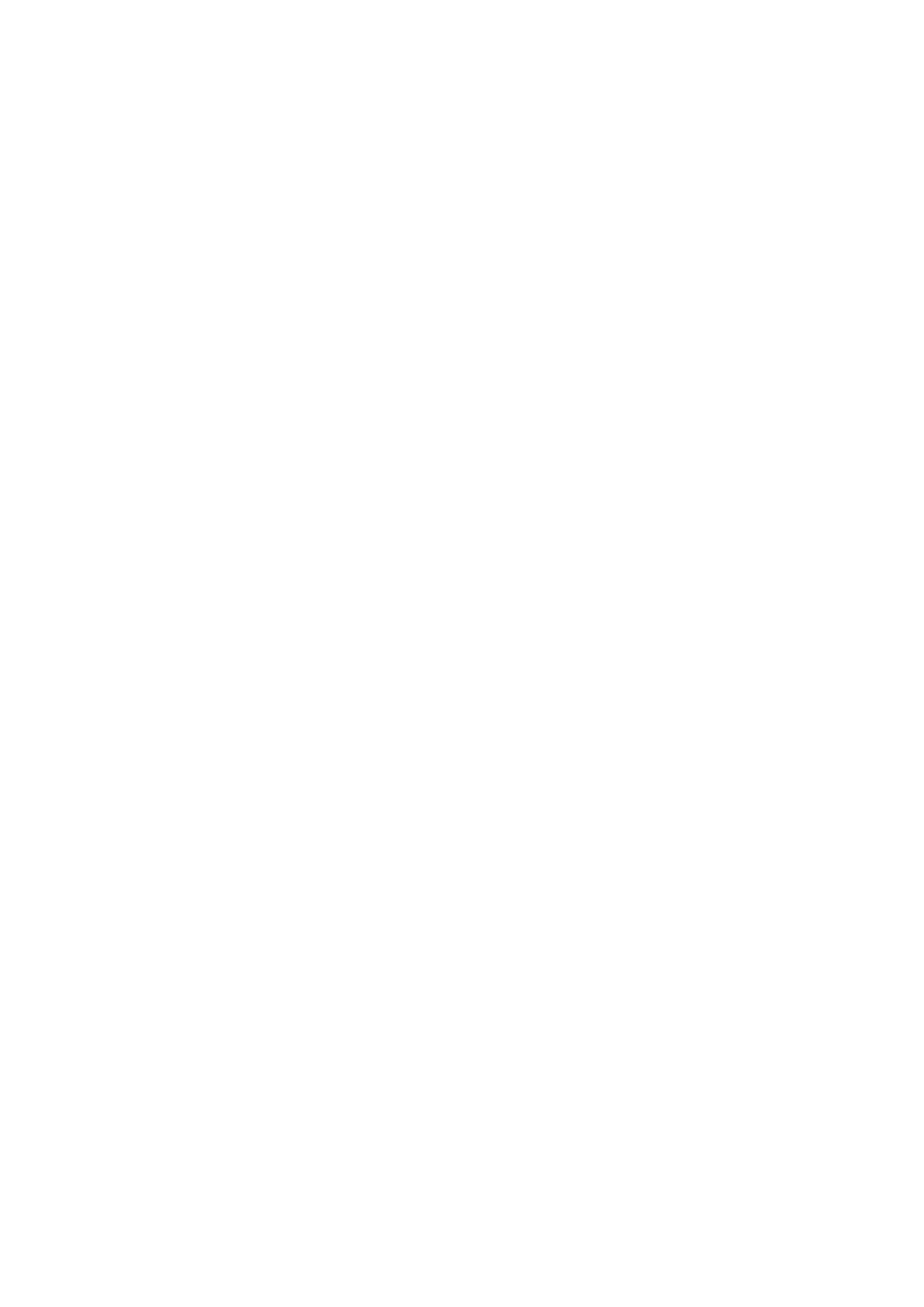# *1 Essential Water customer number and water demand forecasts*

### KEY POINTS:

Essential Water's water demand forecasts are based on a previously undertaken Integrated Water Cycle Management (IWCM) Strategy analysis and their own forecast of occupied and unoccupied dwellings. The IWCM analysis assessed the impact of a range of factors on water consumption, including demographic trends, climate, pricing and restrictions, and developed forecasts of households annual unrestricted demand, under average conditions. $3$  For its submission, Essential Water only used the parameter estimates of the average annual demand per dwelling and *not* the projected dwelling forecast from the IWCM analysis.4

Total projected water demand consists of treated, chlorinated and untreated water by customer base (i.e., residential, non-residential and mines). Essential Water forecasts that non-residential treated water, chlorinated water and untreated water sales and customer numbers remain consistent with actual sales from 2020-21.5 Therefore, only residential water demand is modelled which depends on future expectations of population, the number of dwellings and household size.

Essential Water provides sewerage services only to Broken Hill while operating two sewage treatment plants in the North and South of Broken Hill. The treatment plant also receives sewage from mines and local businesses. Essential Water propose to increase residential connection deemed sewerage discharge volumes from 90kL to 100kL per annum for the 2022 determination period, following their review which found that forecast average residential discharges are likely to be between 105kL and 110kL per annum.6 The review was undertaken by PWA in their IWCM analysis.

- 5 Essential Water 2021, 'Pricing Proposal: Submission', table 24: forecast customer numbers for potable water (excl mines), p. 71,
- 6 Essential Water Pricing Proposal: Submission Page 10: CEO forward We propose to largely maintain our existing price structure as it is efficient and generally supported by customers. In a follow up information request, Essential Water later confirmed that the 105-110kL figures quoted in their Pricing Submission were based on earlier IWCM data.

<sup>3</sup> Essential Water 2021, 'Pricing Proposal: Submission', table 24: forecast customer numbers for potable water (excl mines), p. 70, June, [https://www.ipart.nsw.gov.au/sites/default/files/cm9\\_documents/Pricing-Proposal-by-](https://www.ipart.nsw.gov.au/sites/default/files/cm9_documents/Pricing-Proposal-by-Essential-Water-June-2021.PDF)[Essential-Water-June-2021.PDF](https://www.ipart.nsw.gov.au/sites/default/files/cm9_documents/Pricing-Proposal-by-Essential-Water-June-2021.PDF)

<sup>4</sup> The analysis undertaken by the Public Works Advisory (PWA) assumed a static population and a decreasing household size resulting in an increase in the number of occupied dwellings, which is in contrast to DPIE projections and also the most recent population and dwelling trends.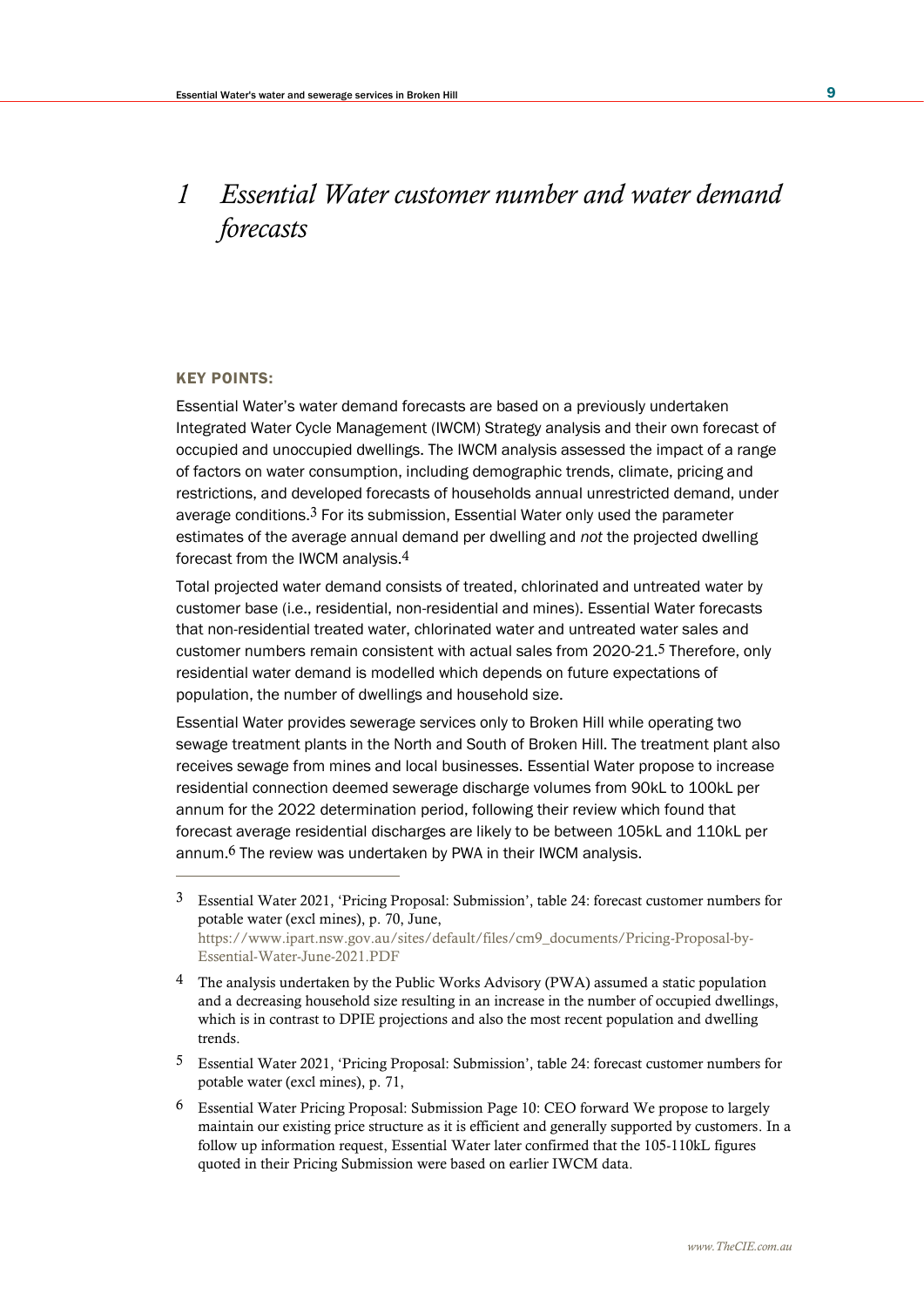# *Dwelling and number of connections projections*

### **RECOMMENDATION**

- 1 Non-residential customers and connections
	- a) Essential Water's assumption to keep the number of non-residential customers/connections constant and in line with actuals from 2020-21 is reasonable, given the actual numbers in previous years. We recommend adopting the same approach; however, we note that since Essential Water's pricing proposal submission in May 2021 the actual number of connections for the financial year 2020-21 have slightly changed, which is reflected in our recommended figures.
- 2 Residential customers and dwellings:
	- a) Essential Water's forecasts of residential dwelling and customer numbers for Broken Hill and Menindee are based on DPIE projections for occupied dwellings and trends of actual number of serviced dwellings in the past 15 years. This leads to an overall slight increase of 5 to 6 dwellings per year accompanied by a decrease in population and number of occupied dwellings. The number of residential dwellings for Silverton and Sunset Strip is kept constant in line with 2020-21 actuals.
	- b) We recommend using a midpoint estimate of the trend projections based on ABS and development approval numbers for Broken Hill and Menindee to project the total number of dwellings. For the total number of occupied dwellings, we recommend using the trend implied by the DPIE projections for the total number of dwellings. This reflects both the decreasing population and change in household size. Our projections differ only slightly to those presented by Essential Water.

Based on the trend of the past 15 years we recommend using 2020-21 actuals for the number of residential dwellings in Silverton and Sunset Strip.

- 3 Proposed Cobalt Blue Mine:
	- a) Essential Water's estimates do not include the newly proposed Cobalt Blue Mine. The new mine could represent a substantial increase in terms of both nonresidential and residential connections from construction and mining workers moving to Broken Hill. Due to the high uncertainty of the realisation of the mine and the current stage of the project, we recommend adopting Essential Water's approach and to not include an estimate for the proposed mine.
	- b) However, given the potentially significant demand from the proposed mine, IPART could consider shortening the determination period for the next pricing determination round.

### *Residential dwellings*

Essential Water services not only Broken Hill but also the surrounding areas of Menindee, Sunset Strip and Silverton. However, Broken Hill and Menindee are serviced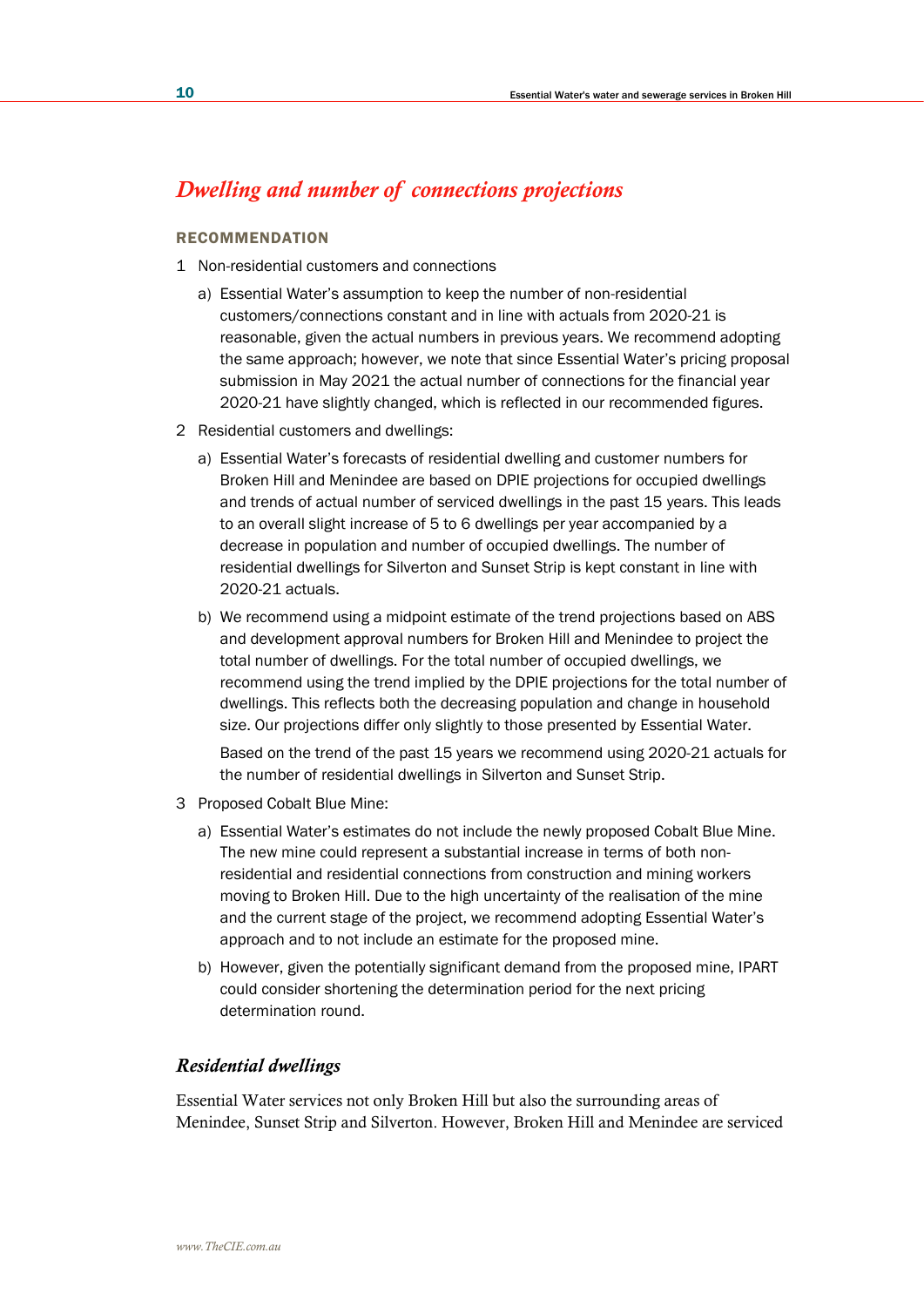with treated/potable water while Sunset Strip and Silverton receive chlorinated/nonpotable water.7

Essential Water forecasts dwellings using the following assumptions.

- Broken Hill and Menindee (treated/potable water):
	- Declining population and number of *occupied* dwellings in line with DPIE projections
	- Total number of dwellings (occupied and unoccupied) are slightly increasing in accordance with the past 15-year trend.
- Sunset Strip and Silverton (chlorinated/not-potable water):
	- Total number of residential dwellings serviced remains constant

### 1.1 Total number of residential properties serviced

|                                                                   | <b>Number of dwellings</b> |         |         |         |         |         |         |         |
|-------------------------------------------------------------------|----------------------------|---------|---------|---------|---------|---------|---------|---------|
|                                                                   | 2019-20                    | 2020-21 | 2021-22 | 2022-23 | 2023-24 | 2024-25 | 2025-26 | 2026-27 |
| Treated/potable water<br>(Broken Hill and<br>Menindee)            | 9424                       | 9434    | 9442    | 9448    | 9453    | 9459    | 9464    | 9470    |
| Chlorinated/non-<br>potable water (Sunset<br>Strip and Silverton) | 169                        | 176     | 169     | 169     | 169     | 169     | 169     | 169     |
| <b>Total</b>                                                      | 9 5 9 3                    | 9610    | 9611    | 9617    | 9622    | 9628    | 9633    | 9639    |

*Source:* Essential Water 2020 AIR\_SIR\_FY21 actuals update\_14Oct2021.xslx, Table 1.1

Essential Water reports two figures for the number of residential dwellings, the total number of 'residential properties' and 'residential billable entities' (chart 1.2). Prior to 2013-14 the number of residential billable entities excluded flats and units, while after 2013-14 flats and units are counted four-fold. Therefore, the number of residential properties is the figure most comparable with the actual number of residential dwellings.

In the past, the total number of private dwellings has slightly increased over time while the number of occupied dwellings decreased.

<sup>7</sup> Essential Water 2021, 'Essential Water Integrated Water Cycle Management Strategy: Issues Paper', Table S.6: Projected loads and flows – Wills St STP & Table S.7: Projected loads and flows – South STP, Report Number WSR 16095, January, p. 23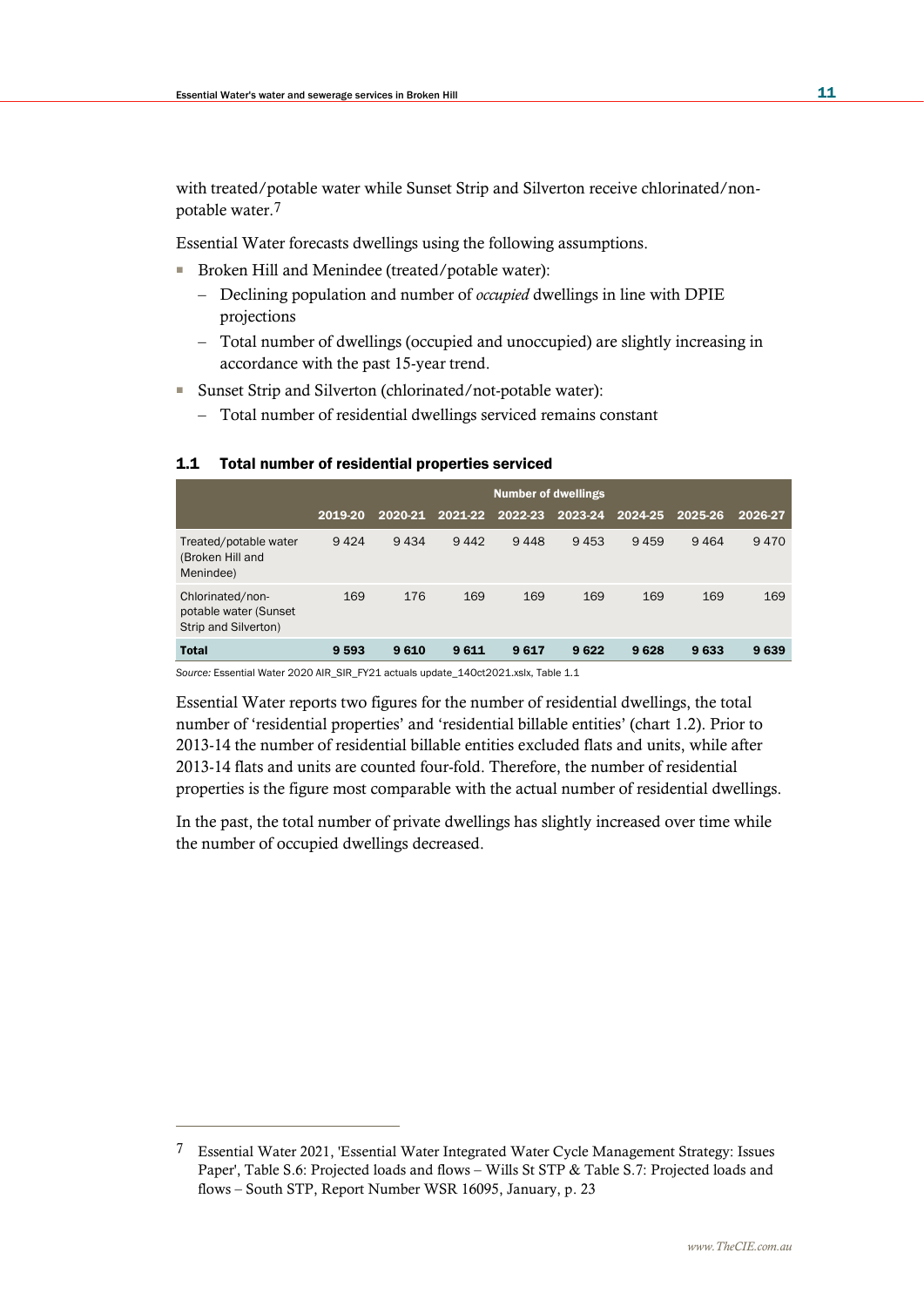

#### 1.2 Essential Water customer forecast (treated and chlorinated water)

*Note:* After 2013-14 units and flats, which have common meters were multiplied times 4. *Data source:* Essential Water 2020 AIR\_SIR\_FY21 actuals update\_14Oct2021.xslx

Essential Water's actual number of dwellings served with treated water increased on average by 4 dwellings per annum, which underpins their projections for the total number of dwellings. The total number of dwellings served with chlorinated water remained constant ranging between 169 and 176 in the past 15 years. This is likely due to a high number of holiday homes and retirees in Sunset Strip and Silverton.

We have crosschecked Essential Water's projections using different sources:

- Broken Hill and Menindee (treated/potable water):
	- ABS8 figures show that, in the past 10 years, the number of occupied dwellings decreased, while the overall number of dwellings increased on average by 8 dwellings per year,
	- DPIE projections<sup>9</sup> of implied occupied dwelling numbers suggest an annual decrease of 74 in the coming years, and
	- Development approval10 numbers between 2016 and 2019 show that on average 6 new occupied dwellings per year are approved.
- Sunset Strip and Silverton (chlorinated/not-potable water):
	- Essential Water's customer number report suggests that the total number of served dwelling remained relatively constant in the past 15 years.

For the population and dwelling projections, we recommend using:

■ a midpoint estimate of the trend projections based on ABS and development approval numbers for Broken Hill and Menindee, i.e., treated/potable water (table 1.3). In

9 NSW DPIE (2019) Population Projections, ASGS 2019 LGA projections LGA projected households

<sup>8</sup> 2016 Census - Counting Dwellings, Broken Hill LGA

<sup>10</sup> [https://data.nsw.gov.au/data/dataset/local-development-performance-monitoring-2018-](https://data.nsw.gov.au/data/dataset/local-development-performance-monitoring-2018-19/resource/3c9de232-e401-4f8d-b83a-aa9ce13330e9) [19/resource/3c9de232-e401-4f8d-b83a-aa9ce13330e9](https://data.nsw.gov.au/data/dataset/local-development-performance-monitoring-2018-19/resource/3c9de232-e401-4f8d-b83a-aa9ce13330e9)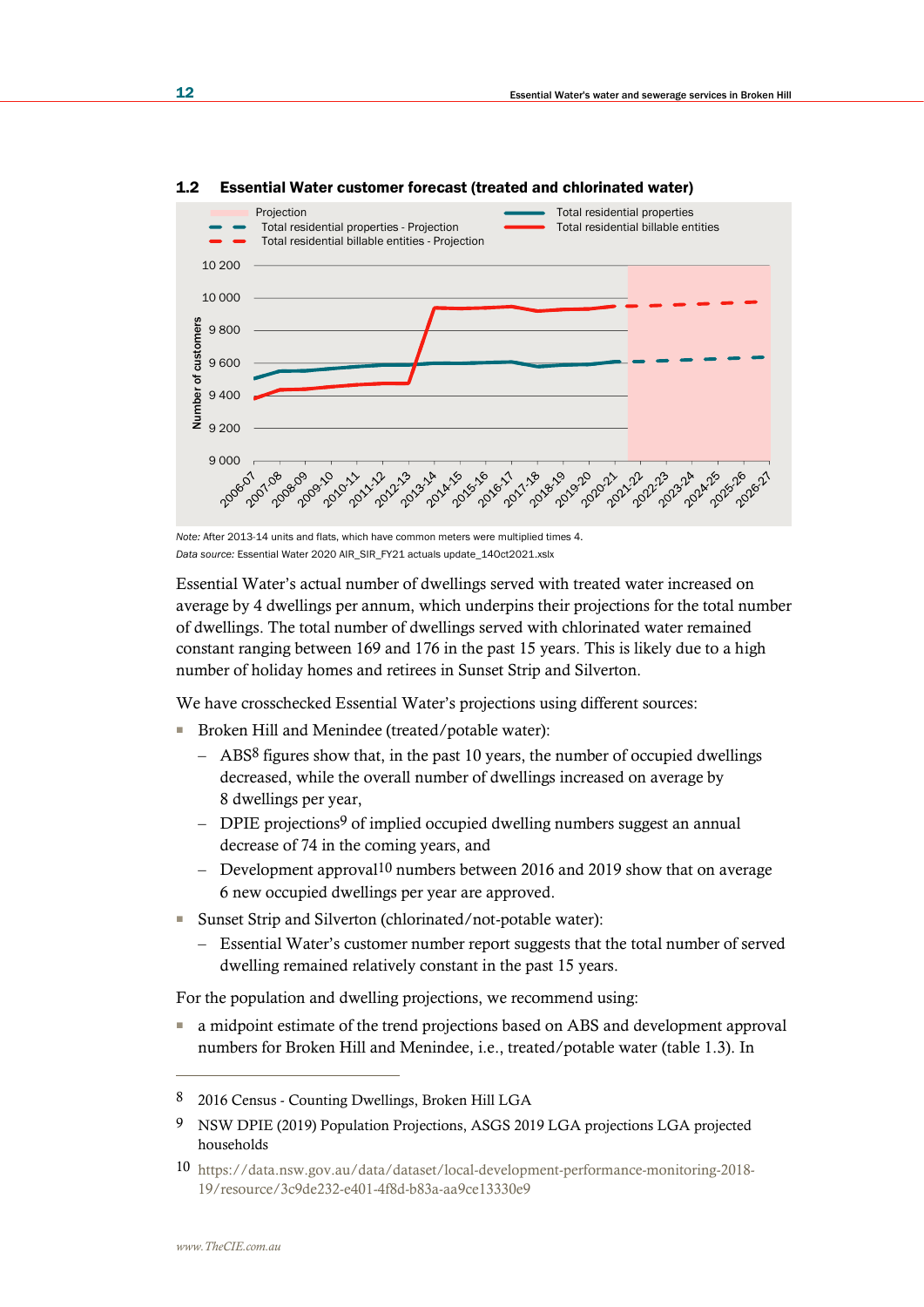addition, the number of occupied dwellings should decrease in line with DPIE projections. This differs only slightly from Essential Water's estimate.

■ The actual total number of dwellings served in Silverton and Sunset Strip in 2020-21, i.e., chlorinated/non-potable water (table 1.4). This assumption does not differ from Essential Water, however, since the submission of the pricing proposal in May 2021 the actual 2020-21 customer number was updated, which is reflected in our estimate.

| 1.3 <sub>1</sub> | Residential dwellings serviced with treated/potable water |  |  |  |
|------------------|-----------------------------------------------------------|--|--|--|
|------------------|-----------------------------------------------------------|--|--|--|

|                                               | 2021-22 | 2022-23 | 2023-24 | 2024-25 | 2025-26 | 2026-27 |
|-----------------------------------------------|---------|---------|---------|---------|---------|---------|
| <b>Total number of dwellings</b>              |         |         |         |         |         |         |
| <b>Essential Water</b>                        | 9442    | 9448    | 9453    | 9459    | 9464    | 9470    |
| CIE recommendation                            | 9441    | 9447    | 9454    | 9461    | 9468    | 9474    |
| Total number of residential billable entities |         |         |         |         |         |         |
| <b>Essential Water</b>                        | 9 7 8 3 | 9 7 8 9 | 9 7 9 4 | 9800    | 9805    | 9811    |
| CIE recommendation                            | 9 7 8 2 | 9 7 8 8 | 9 7 9 5 | 9802    | 9809    | 9815    |

*Note:* Total number of residential billable entities differs from the total number of dwellings as units and flats are counted on average as four billable entities.

*Source:* Essential Water 2020 AIR\_SIR\_FY21 actuals update\_14Oct2021.xslx Table 1.1, CIE.

|                                                      | 2021-22 | 2022-23 | 2023-24 | 2024-25 | 2025-26 | 2026-27 |  |  |  |
|------------------------------------------------------|---------|---------|---------|---------|---------|---------|--|--|--|
| <b>Total number of dwellings</b>                     |         |         |         |         |         |         |  |  |  |
| <b>Essential Water</b>                               | 169     | 169     | 169     | 169     | 169     | 169     |  |  |  |
| CIE recommendation                                   | 176     | 176     | 176     | 176     | 176     | 176     |  |  |  |
| <b>Total number of residential billable entities</b> |         |         |         |         |         |         |  |  |  |
| <b>Essential Water</b>                               | 169     | 169     | 169     | 169     | 169     | 169     |  |  |  |
| CIE recommendation                                   | 176     | 176     | 176     | 176     | 176     | 176     |  |  |  |

#### 1.4 Residential dwellings serviced with chlorinated/non-potable water

*Note:* Total number of residential billable entities differs from the total number of dwellings as units and flats are counted on average as four billable entities.

*Source:* Essential Water 2020 AIR\_SIR\_FY21 actuals update\_14Oct2021.xslx Table 1.1, CIE.

### *Non-residential connections*

Essential Water services approximately 800 non-residential customers, two mining companies as well as pipeline customers across Broken Hill, Menindee, Silverton and Sunset Strip (chart 1.5). Essential Water provides businesses both with filtered and unfiltered water in Broken Hill and Menindee, but only with chlorinated non-potable water in Silverton and Sunset Strip.11 Commercial and mining customers can have multiple connections and meters, but also meters of different sizes, i.e., they range from

<sup>11</sup> Essential Water 2021, 'Essential Water Integrated Water Cycle Management Strategy: Issues Paper', Table S.6: Projected loads and flows – Wills St STP & Table S.7: Projected loads and flows – South STP, Report Number WSR 16095, January, p. 23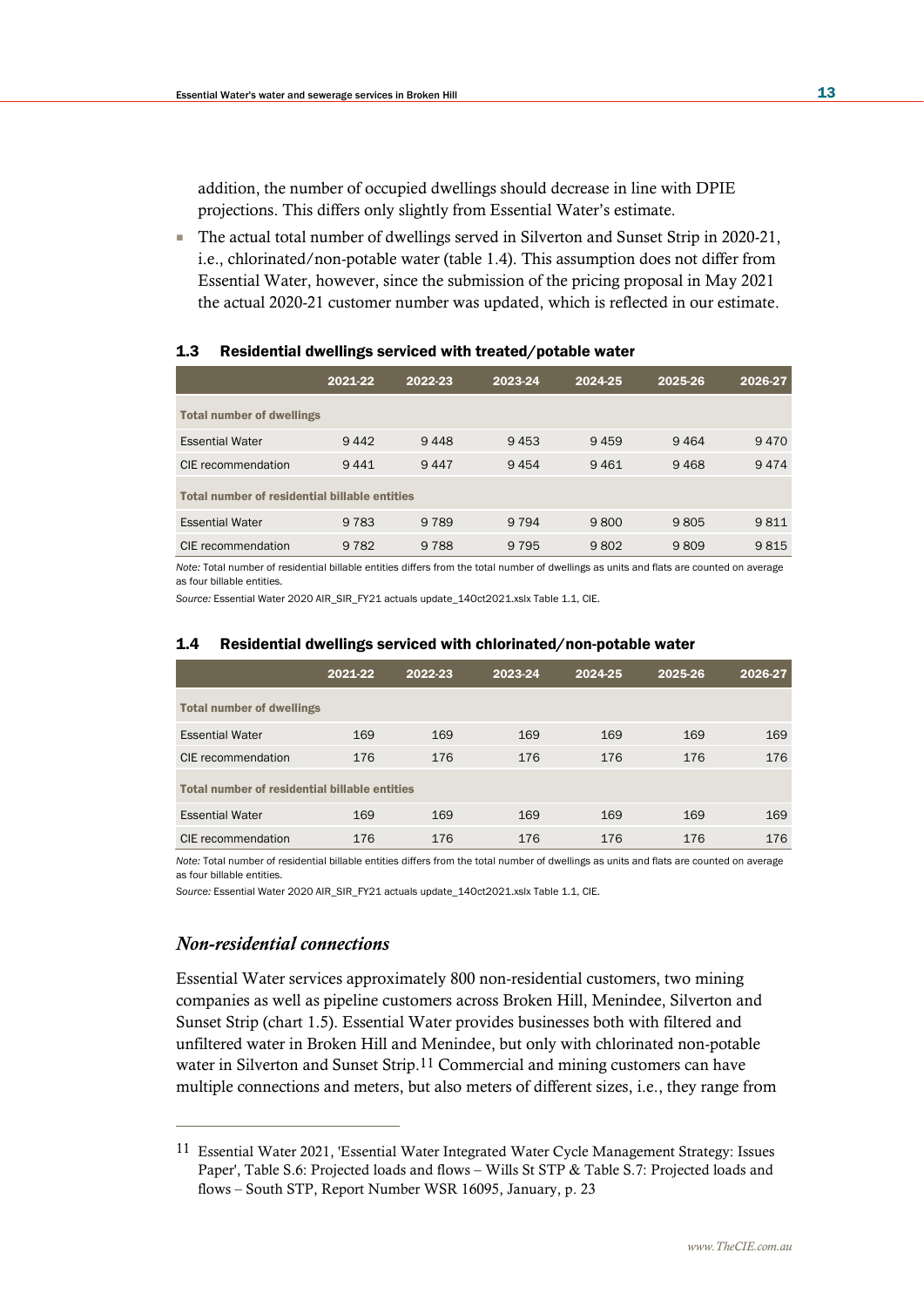20mm up to 150mm. Therefore, the total number of connections is often expressed in '20mm meter equivalents.'12



1.5 Non-residential customers (20mm meter equivalents)

Essential Water proposes to keep the number of 20mm meter equivalents constant in line with actuals in 2020/21, while the potential demand from the proposed Cobalt Blue mine is not factored in.

We recommend adopting this approach as the number of connections has been relatively stable in the past 15 years. However, since Essential Water's pricing submission in May 2021 the number of 20mm meter equivalents has slightly changed, which is reflected in our recommendation.

### 1.6 Non-residential connections serviced with treated, untreated and chlorinated water

|                                       | 2021-22 | 2022-23 | 2023-24 | 2024-25 | 2025-26 | 2026-27 |
|---------------------------------------|---------|---------|---------|---------|---------|---------|
| Treated/potable and chlorinated water |         |         |         |         |         |         |
| <b>Essential Water</b>                |         |         |         |         |         |         |
| Number of connections                 | 815     | 815     | 815     | 815     | 815     | 815     |
| Number of 20mm meter<br>equivalents   | 2 2 3 4 | 2 2 3 4 | 2 2 3 4 | 2 2 3 4 | 2 2 3 4 | 2 2 3 4 |
| <b>CIE</b> recommendation             |         |         |         |         |         |         |
| Number of connections                 | 829     | 829     | 829     | 829     | 829     | 829     |
| Number of 20mm meter<br>equivalents   | 2 2 9 3 | 2 2 9 3 | 2 2 9 3 | 2 2 9 3 | 2 2 9 3 | 2 2 9 3 |

12 For example, a 40mm water meter equals 4 times a 20mm water meter. The formula to calculate the 20mm equivalent is:  $\frac{(Size\ of\ water\ meter\ in\ mm)^2}{100}$ 400

*Note:* From 2016-17 on exempt business are also counted. To date it is unclear how many 20mm meter equivalents the new Cobalt Blue mine might need.

*Data source:* Essential Water 2020 AIR\_SIR\_FY21 actuals update\_14Oct2021.xslx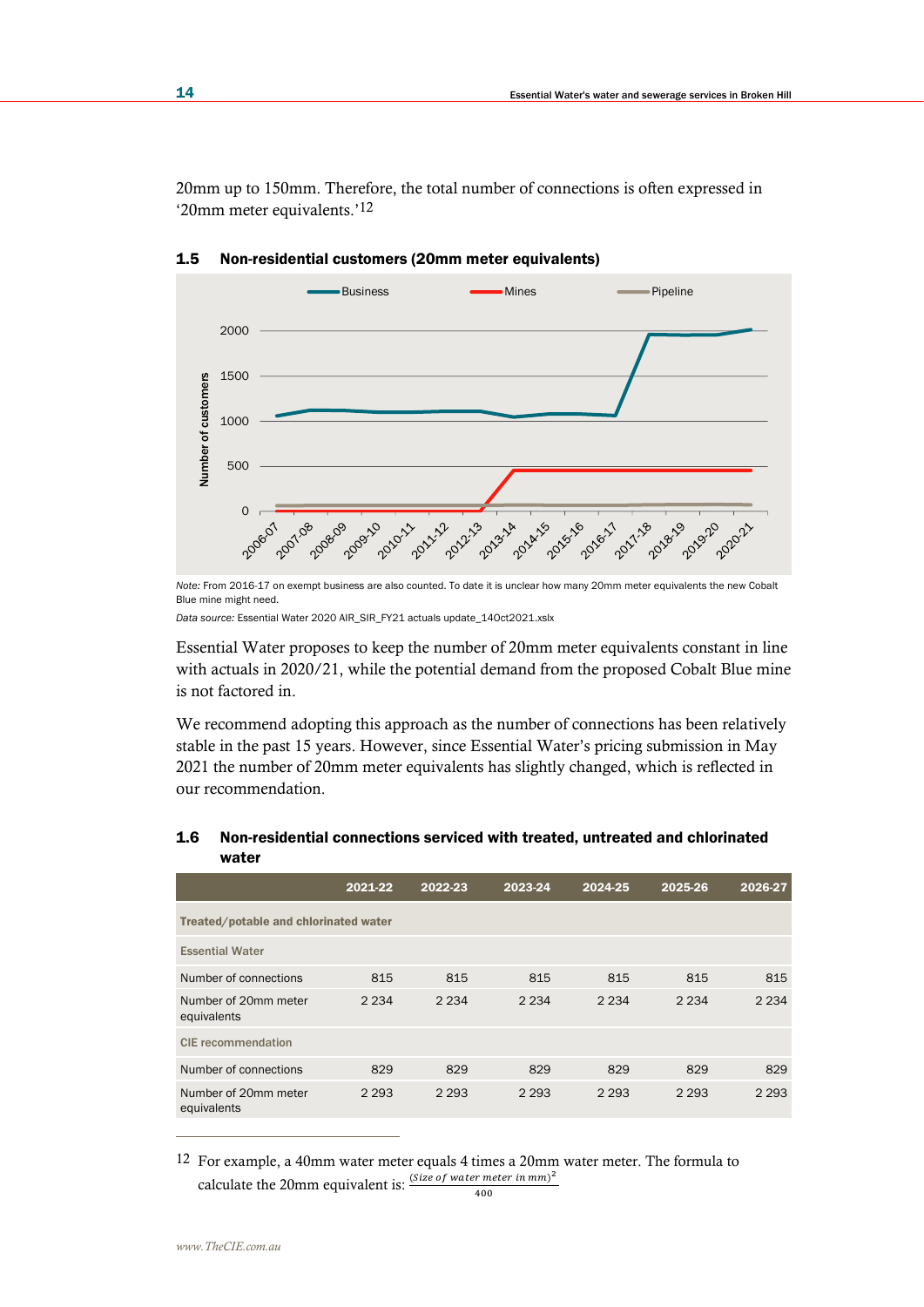|                                     | 2021-22 | 2022-23 | 2023-24 | 2024-25 | 2025-26 | 2026-27 |
|-------------------------------------|---------|---------|---------|---------|---------|---------|
| Untreated/non-potable water         |         |         |         |         |         |         |
| <b>Essential Water</b>              |         |         |         |         |         |         |
| Number of connections               | 54      | 54      | 54      | 54      | 54      | 54      |
| Number of 20mm meter<br>equivalents | 256     | 256     | 256     | 256     | 256     | 256     |
| <b>CIE</b> recommendation           |         |         |         |         |         |         |
| Number of connections               | 54      | 54      | 54      | 54      | 54      | 54      |
| Number of 20mm meter<br>equivalents | 253     | 253     | 253     | 253     | 253     | 253     |

*Source:* Essential Water 2020 AIR\_SIR\_FY21 actuals update\_14Oct2021.xslx Table 1.1, CIE.

### *Mining sensitivity*

### *Increased demand from the Cobalt Mine*

Essential Water has not included water connections from the potential cobalt mine (Cobalt Blue) in its forecasts due to "high uncertainty regarding its likelihood and timing". Two key questions are:

- the likelihood of mining commencement within the regulatory period, and
- the amount of mining water demand (at the mine site and in Broken Hill, if new workers come to town) during construction and ongoing operations.

We understand that (table 1.7):13 14 15

- the Cobalt Blue Mine commissioned a pilot plant in early 2021 to replicate the process to extract cobalt from Pyrite Hill
- the Cobalt Blue Mine has now shifted toward constructing and operating a largerscale Demonstration Plant to optimise Cobalt Blue's proprietary processing technology which will deliver sufficient product to support qualification as a supplier to global battery makers
	- The Demonstration Plant will continue to operate over Q2 2022 to provide a larger scale and continuous operating baseline for BHCP Feasibility Study purposes, whilst simultaneously allowing further investor (debt and equity) assessment.
- a Final Investment decision is anticipated in Q1 2023, noting
	- Environmental Impact Statement submission and State Significant Development application outcome are anticipated in Q4 2022.

<sup>13</sup> <https://cobaltblueholdings.com/broken-hill/broken-hill-cobalt-project/>

<sup>14</sup> <https://cobaltblueholdings.com/assets/2263407.pdf>

<sup>15</sup>[https://majorprojects.planningportal.nsw.gov.au/prweb/PRRestService/mp/01/getContent?A](https://majorprojects.planningportal.nsw.gov.au/prweb/PRRestService/mp/01/getContent?AttachRef=PDA-7%2120200120T225251.430%20GMT) [ttachRef=PDA-7%2120200120T225251.430%20GMT](https://majorprojects.planningportal.nsw.gov.au/prweb/PRRestService/mp/01/getContent?AttachRef=PDA-7%2120200120T225251.430%20GMT)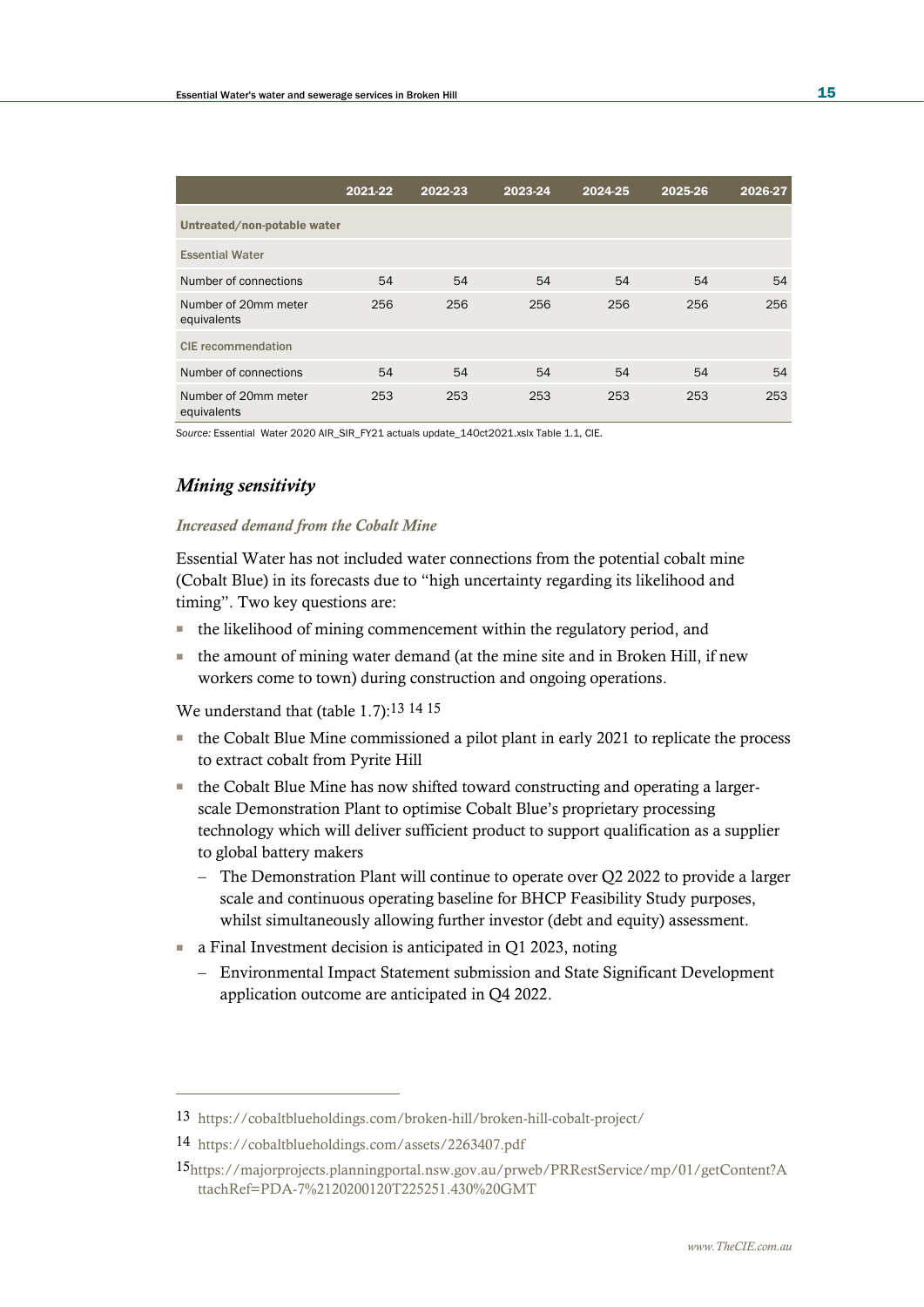| <b>Calendar year</b> | <b>Project Development</b>                                                                                                                                                  |
|----------------------|-----------------------------------------------------------------------------------------------------------------------------------------------------------------------------|
| 2021                 | Feasibility studies, including pilot plant<br>ш<br>EIS field studies<br>٠                                                                                                   |
| 2022                 | Feasibility studies, including large scale operations (demonstration plant) and first commercial<br>ш<br>qualification samples<br><b>EIS field studies</b><br>٠             |
| 2023                 | Final investment decision<br>л.<br>Feasibility studies, approvals, and DFS (definitive feasibility study)<br>ш<br>EIS field studies and SSD <sup>a</sup> determination<br>٠ |
| 2024                 | Construction period and mine development<br>ESG/CO <sup>2</sup> reporting<br>ш                                                                                              |
| 2025                 | Refinery commission and start of operations<br>ш<br>ESG/CO <sup>2</sup> reporting and operating permits                                                                     |

1.7 Broken Hill Cobalt Project (BHCP) development timeline

a State Significant Development.

*Source:* Cobalt Blue Company Presentation 2H 2021.

Essential Water has confirmed that they can supply the water requirements of the Broken Hill Cobalt Project using a pipeline between Broken Hill and the mine site. To date it is unknown how many 20mm meter equivalents the new Cobalt mine might require.

We note that we do not know how much water and how many connections Cobalt Blue might require during the construction phase and in the first years of operation, as well as whether the mine requires raw or treated water. Since the existing Perilya Ltd mine has a similar water demand as the proposed Cobalt Mine, we have used Perilya's number of 20mm meter equivalent connections as a reference point to apply our scenarios.

We have tested three scenarios for the demand of 20mm meter equivalent connections for the construction and operational time:

- 20 per cent during construction and 50 per cent during first of operation of the total potential demand,
- 20 per cent during construction and 75 per cent during first of operation of the total potential demand, and
- 20 per cent during construction and 100 per cent during first of operation of the total potential demand.

A summary of the projected number of connections for non-residential customers and the mining sensitivity is presented in chart 1.8.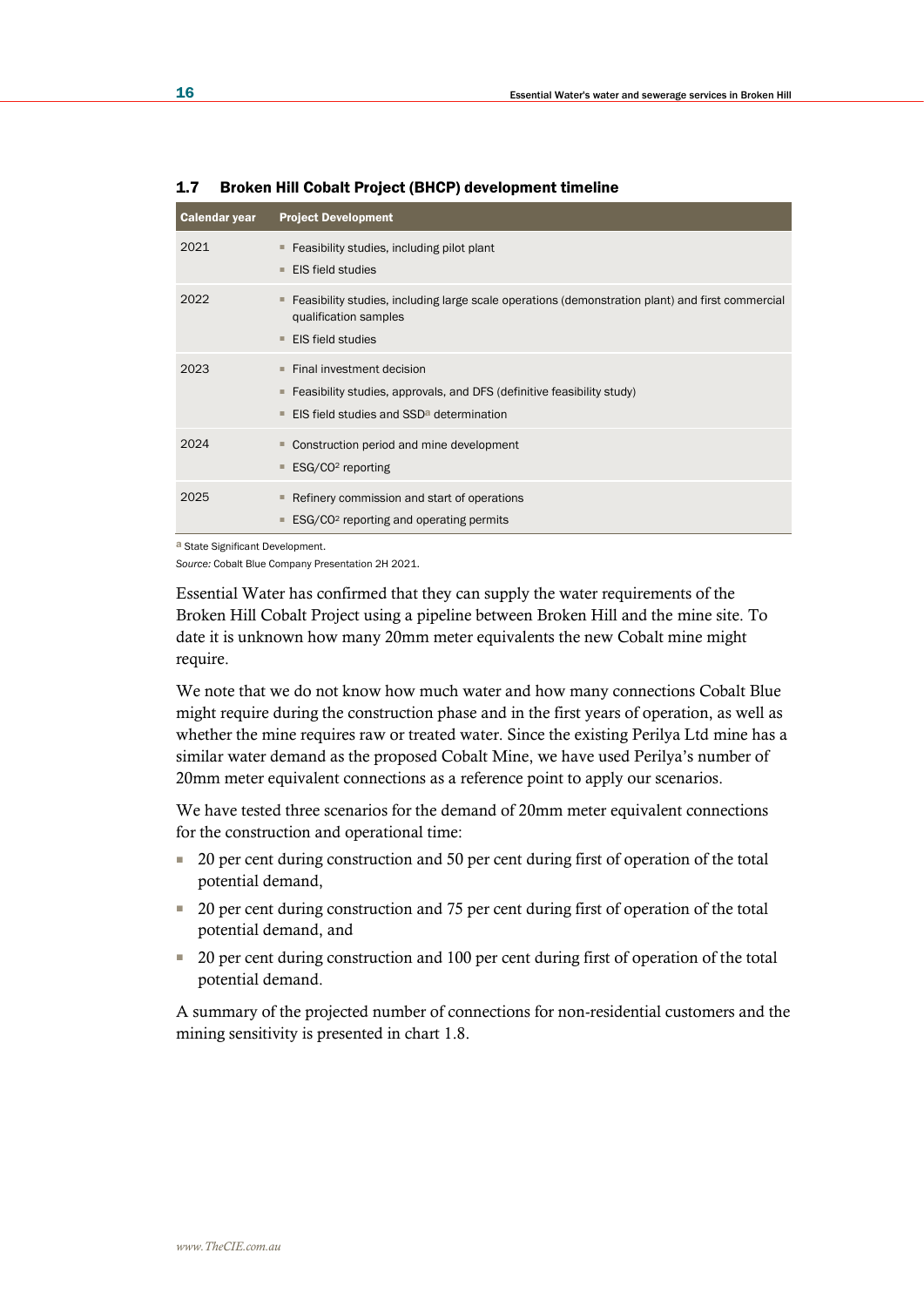

#### 1.8 Projected number of 20mm meter equivalents

*Note:* Mines receive treated and untreated water. However, we do not know whether the new mine will receive treated and untreated water or only treated/untreated water. Therefore, we have summed up the number of connection for mines. *Data source:* CIE, Essential Water 2020 AIR\_SIR\_FY21 actuals update\_14Oct2021.xslx

#### *Increased demand from construction and mining workers*

We note that Essential Water has not undertaken any analysis that recognises the potential water demand of construction and mining workers from outside the region. According to a scoping report from January 2020, Cobalt Blue intends to employ 450 personnel during the construction phase and 260 full time equivalent positions during operation.16 In recent consultations with IPART, Cobalt Blue has indicated they intend to employ around 400 during both the construction and operational phase. Those workers are aimed to be drawn from the local community, if possible. For the purpose of this sensitivity we have used the most recent figures from the consultations.

As it is difficult to project where the mine will source its employment, we have used different scenarios. The mine will (if it reaches the construction and operational phase) employ 400 workers17:

- Low estimate All 400 workers are sourced locally, which would not result in an increased in the residential water demand,
- **•** Central estimate A portion of those workers is sourced locally, while a small share are fly-in-fly-out workers and another small share moves to Broken Hill with their families, and
- High estimate All 400 workers move to Broken Hill with their families.

<sup>16</sup> Broken Hill Cobalt Project, Scoping report January 2020, p. 29, [https://majorprojects.planningportal.nsw.gov.au/prweb/PRRestService/mp/01/getContent?](https://majorprojects.planningportal.nsw.gov.au/prweb/PRRestService/mp/01/getContent?AttachRef=PDA-7%2120200120T225251.430%20GMT) [AttachRef=PDA-7%2120200120T225251.430%20GMT](https://majorprojects.planningportal.nsw.gov.au/prweb/PRRestService/mp/01/getContent?AttachRef=PDA-7%2120200120T225251.430%20GMT)

<sup>17</sup> We note that for both phases the number of the required workforce is similar, however, the workforce profile could be very different. This means during the construction phase more workers might come from outside Broken Hill (fly-in-fly-out) compared to the operational phase and vice versa.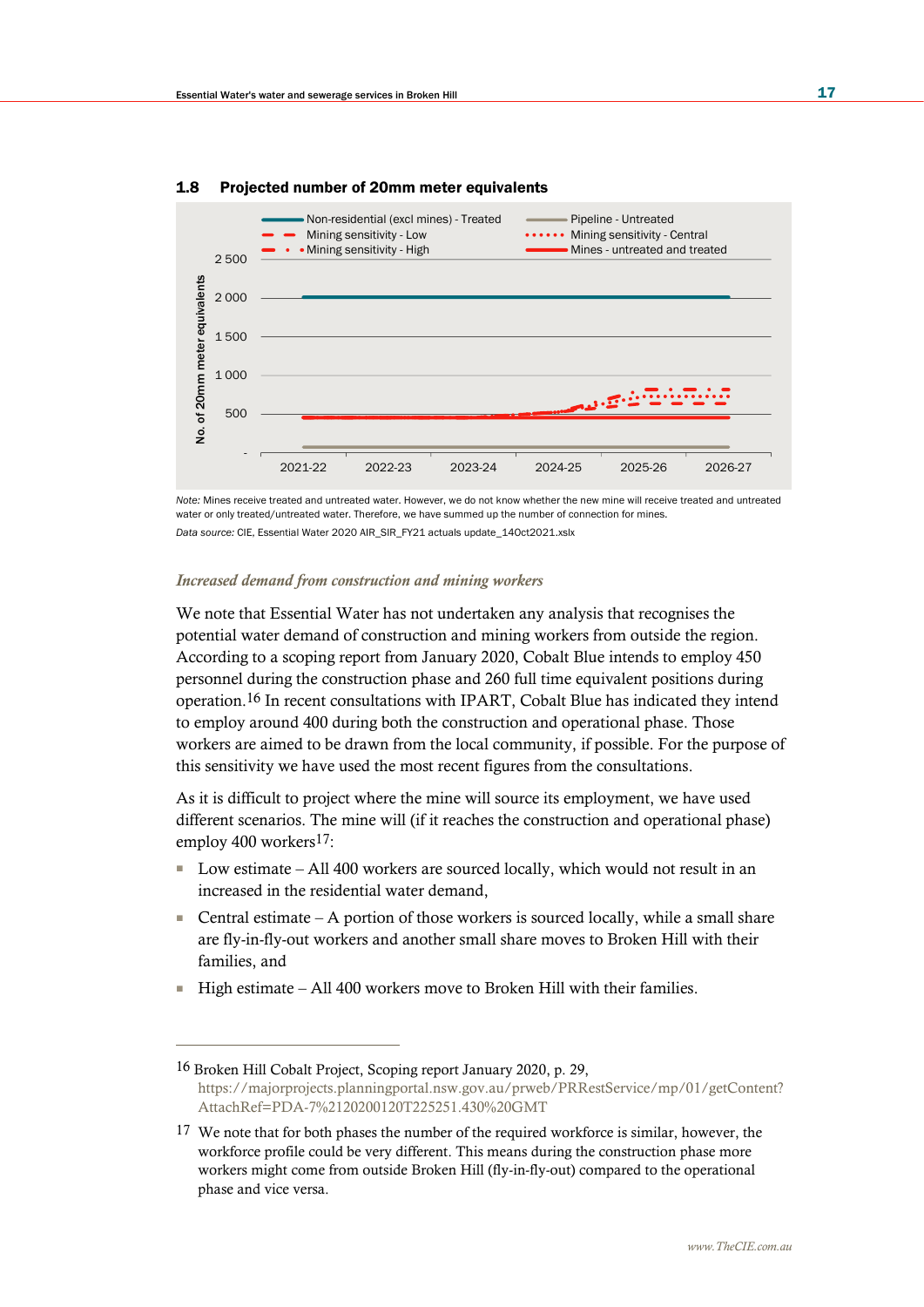Those scenarios imply different increases in the number of dwellings and population, as a fly-in-fly-out worker most likely does not have the same water demand as an occupied dwelling, while workers moving to Broken Hill with their families use the same amount of water on average as an occupied dwelling (table 1.9).

The central estimate is based on ABS Census data:

- Over 90 per cent of the mining employees in Broken Hill also live in the Broken Hill LGA
- Over 16 per cent of the total workforce are already in the mining and construction sector, implying that Cobalt Blue could source from the existing population in Broken Hill, and
- Other mining regions like Mudgee show that an increase in mining workers also leads to an increase in the number of families, indicating that workers coming from outside Broken Hill will most likely bring their families as well. This may be more relevant for the ongoing operational phase, rather than the construction phase (which is temporary by nature).

Therefore, we assume for the central estimate that Cobalt Blue will be able to source 90 per cent of its workforce in Broken Hill, while the rest comes from outside Broken Hill, either with permanent or as fly-in-fly-out workers.

#### 1.9 Summary of scenarios and implications

|                                           | <b>Additional dwellings</b>   | <b>Additional population</b> |
|-------------------------------------------|-------------------------------|------------------------------|
| Low estimate (0% sourced outside)         | no additional dwellings       | no additional population     |
| Central estimate (10% sourced<br>outside) | 5% come with their families   | 5% fly-in-fly-out            |
| High estimate (100% sources<br>outside)   | 100% come with their families | 0% fly-in-fly-out            |

*Source:* CIE.

Chart 1.10 visualises the impact of each scenario on the total number of residential properties service with treated water in Broken Hill and Menindee. In the central estimate 40 new residential properties have to be serviced by Essential Water while in the worst case 400 new dwellings need to be supplied with treated water.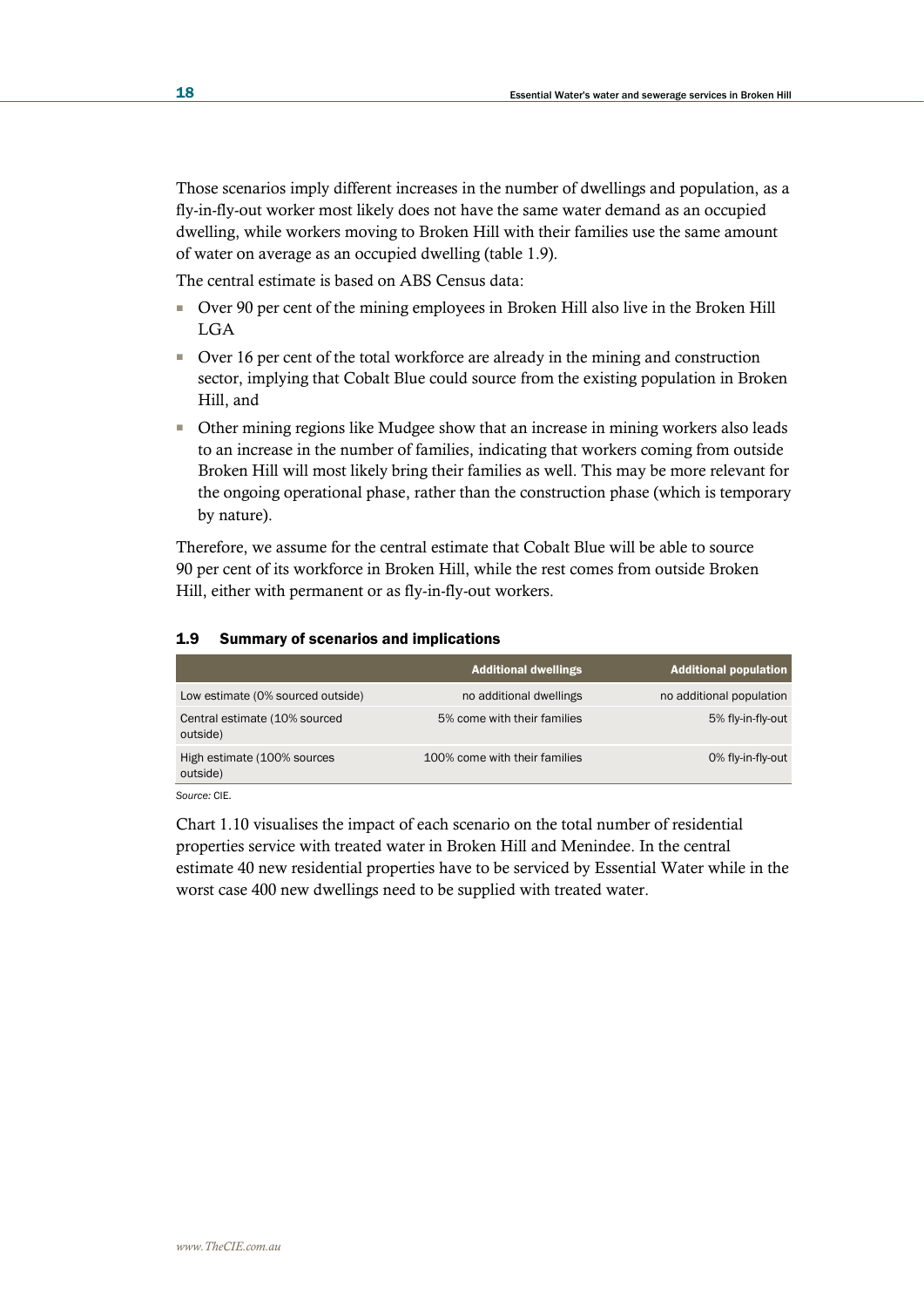

1.10 Total number of residential properties (treated water) – Mining sensitivity

*Data source:* Essential Water 2020 AIR\_SIR\_FY21 actuals update\_14Oct2021.xslx Table 1.1, CIE.

# *Water demand*

### RECOMMENDATION

- 4 Non-residential water demand:
	- a) Essential Water's assumption to keep total water usage constant and in line with actuals from 2020-21 is reasonable, given the actual numbers in previous years. We recommend adopting the same approach; however, we note that since Essential Water's pricing proposal submission in May 2021 the actual water usage for the financial year 2020-21 have slightly changed, which is reflected in our recommended figures.
- 5 Residential water demand:

Essential Water's forecast of residential treated water demand for Broken Hill and Menindee is based on PWA's IWCM analysis. It is our understanding that the water usage parameters are based on the consultant's average year estimate derived from a system level analysis of treated water production with modelled lawn irrigation.18

Chlorinated water demand for Silverton and Sunset Strip is kept constant in line with 2020-21 actuals.

a) We recommend adopting a multivariate linear regression model using total rainfall per year, maximum temperature per year and water restriction dummies as explanatory variables for treated water demand per dwelling in Broken Hill and Menindee. Our per dwelling estimates are slightly higher and factor in the most recent lift off of water restrictions in Broken Hill.

<sup>18</sup> PWA (2021), Essential Water, *Integrated Water Cycle Management Strategy Issues Paper,* p. 48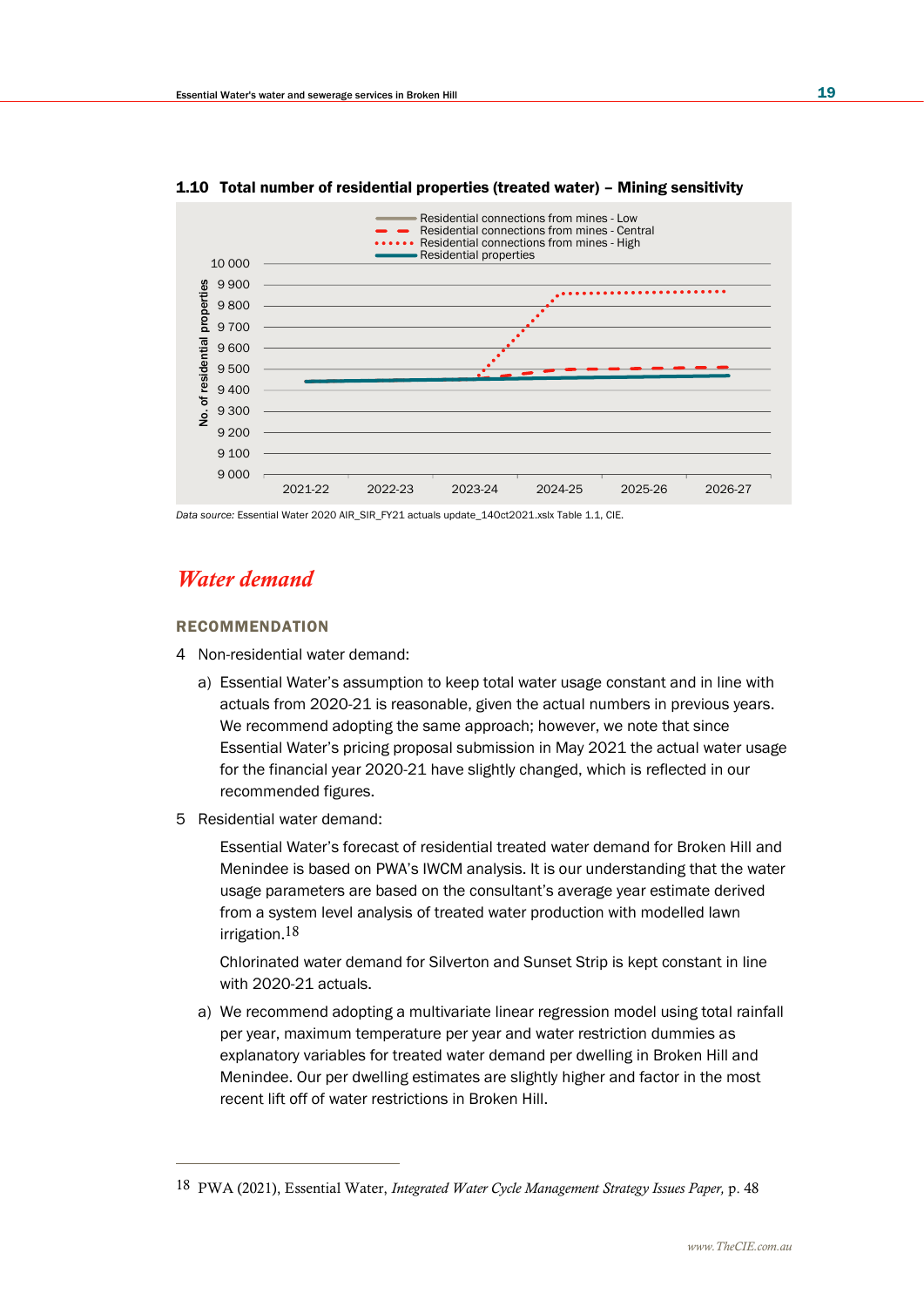Based on the trend of the past 15 years we recommend using 2020-21 actuals for the chlorinated water demand in Silverton and Sunset Strip.

- 6 Proposed Cobalt Blue Mine:
	- a) Essential Water's estimates do not include the newly proposed Cobalt Blue Mine. The new mine could represent a substantial increase in demand of up to 25 per cent. Due to the high uncertainty of the realisation of the mine and the current stage of the project, we recommend adopting Essential Water's approach and to not include an estimate for the proposed mine.
	- b) However, we also recommend shortening the determination period to include the potentially significant demand from the proposed mine in the next pricing determination round.

### *Residential dwellings*

Essential Water engaged PWA to conduct an IWCM analysis to estimate the annual demand per residential dwelling. The IWCM analysis assessed the impact of a range of factors on water consumption, including demographic trends, dwelling trends and climate.

Projected residential water demand is split into two main components:

- treated/potable water delivered to residential properties in Broken Hill and Menindee, and
- chlorinated/non-potable water for Sunset Strip and Silverton.

Essential Water used estimates provided by PWA based on a system level analysis to project future water demand in Broken Hill and Menindee (chart 1.11), while water demand in Sunset Strip and Silverton is kept constant. We note that we have not been able to review the IWCM analysis.

Essential Water has stated that they have used the *average year* estimates for their treated water projections. This means:

- 0.304 ML/year for occupied and 0.011 ML/year for unoccupied dwellings in Broken Hill, and
- 0.402 ML/year for occupied and 0.007 ML/year for unoccupied dwellings in Menindee.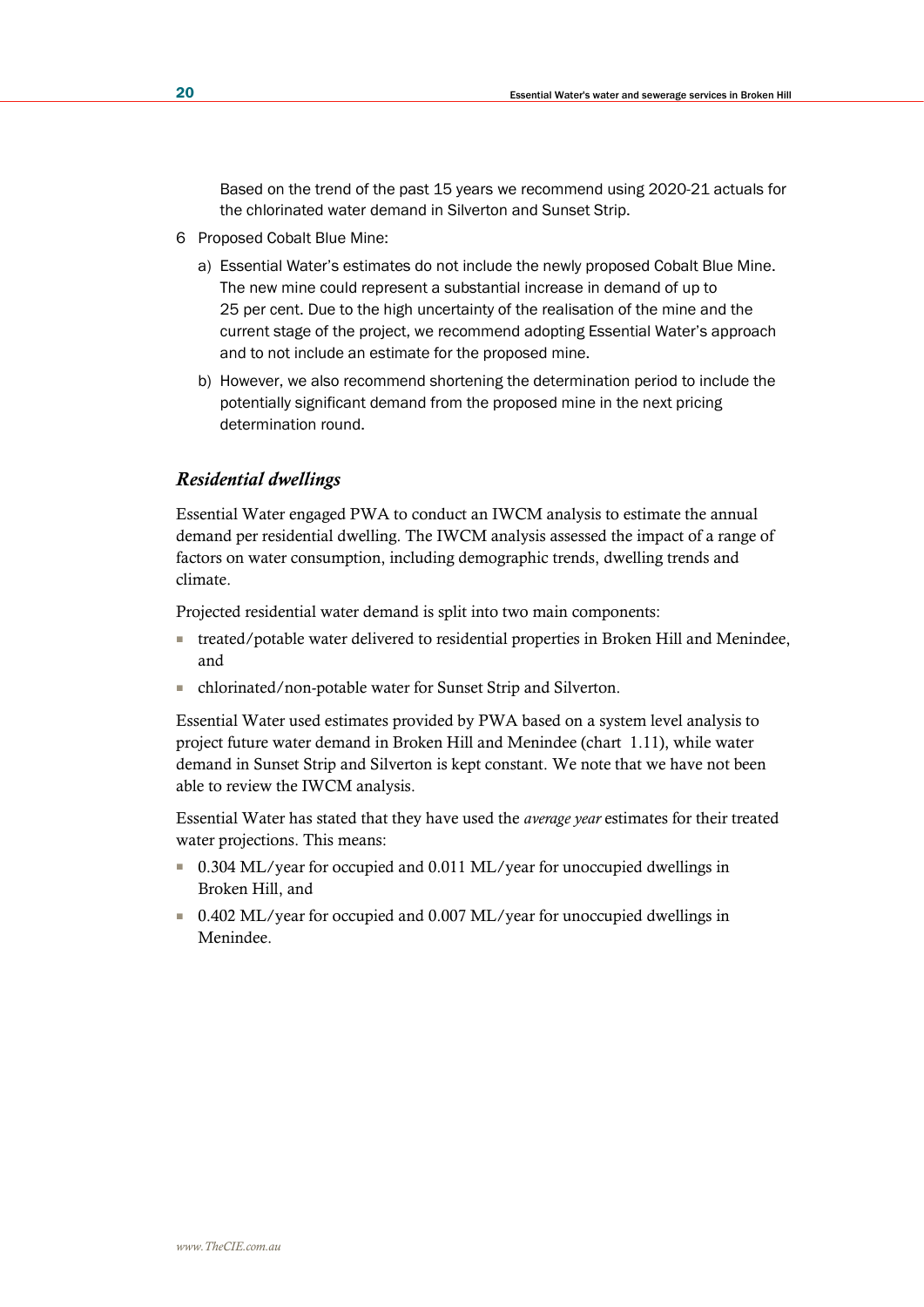

### 1.11 Unit demand estimates for treated water by climatic condition, region, and dwelling type

*Data source:* IWCM data.xlsx; Essential Water 2021, 'Essential Water Integrated Water Cycle Management Strategy: Issues Paper', p. 53, 71.

### *CIE water demand projections*

Total residential water demand is determined by the average water use per dwelling, per year, which in turn is a function of a variety of factors such as climatic conditions, demographic trends, prices, water quality and household behaviour:

- Climatic conditions including
	- Total precipitation in a year (chart 1.12), but also rainfall patterns and time since the last rainfall event
	- Persistent high temperatures or drought conditions
	- Global weather phenomena in particular the El Niño-Southern Oscillation, which has significant impacts on precipitation and temperatures
	- Water restrictions due to low storage levels and low rainfall
- Demographics trends
	- Ageing population
	- Decreasing population
	- Decreasing household size; smaller households are proportionally not more water efficient as larger households
- Water quality, which determines the demand for specific water uses (drinking, irrigating, cleaning etc.)
- Price elasticity of water demand
	- Residential water demand is assumed to be rather inelastic, however this can be split up into water demand for necessities (drinking, cooking, washing, showering etc.) and water demand for amenity or recreation (irrigating garden, car cleaning etc.)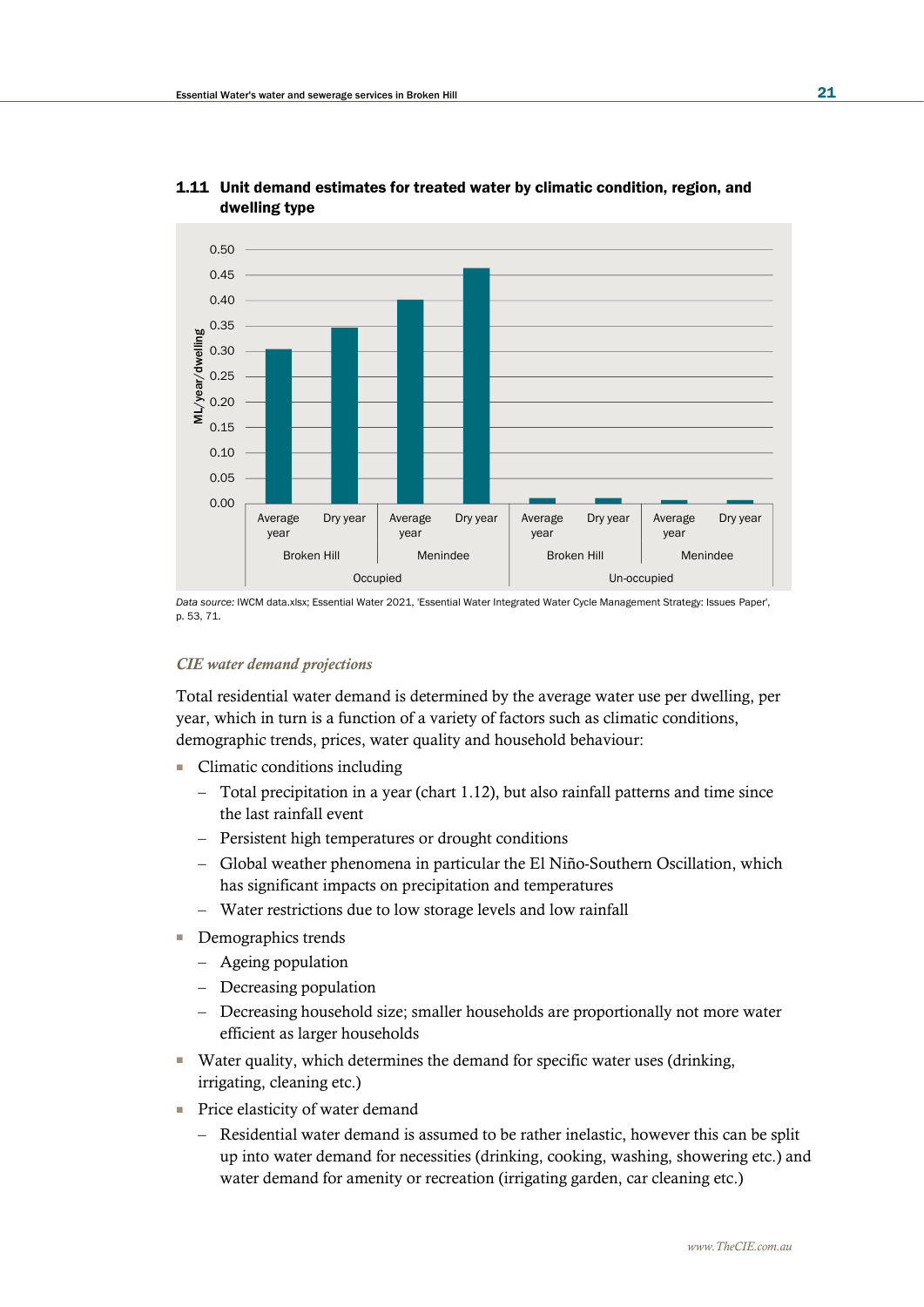■ Individual/household behaviour

This means that forecasting future water demand in the short-term must consider a variety of determinants and can be best presented as worst- and best-case ranges.



1.12 Total residential treated water demand and rainfall in the past 15 years

*Data source:* BOM, Essential Water 2020 AIR\_SIR\_FY21 actuals update\_14Oct2021.xslx Table 1.1, CIE.

We have estimated a linear regression model for historic water consumption per dwelling and per resident based on data since 2006-07 (table 1.13 and 1.14). The model quantified the impact of rainfall, temperature, and water restrictions on treated water demand for Broken Hill and Menindee.

### 1.13 Regression analysis output for annual treated water demand per occupied dwelling

|                    | <b>Coefficients</b> | <b>Standard</b><br><b>Error</b> | t Stat    | P-value | Lower 95% | Upper 95% |
|--------------------|---------------------|---------------------------------|-----------|---------|-----------|-----------|
| Intercept          | 0.1789              | 0.1023                          | 1.7489    | 0.1109  | $-0.0490$ | 0.4068    |
| Max. temperature   | 0.0048              | 0.0023                          | 2.0624    | 0.0661  | $-0.0004$ | 0.0099    |
| Total rainfall     | $-0.0002$           | 0.0000                          | $-6.4998$ | 0.0001  | $-0.0003$ | $-0.0001$ |
| Water restrictions | $-0.0243$           | 0.0079                          | $-3.0801$ | 0.0116  | $-0.0419$ | $-0.0067$ |

*Notes:* Adjusted R Square is 0.841486.

*Data source:* Essential Water 2020 AIR\_SIR\_FY21 actuals update\_14Oct2021.xslx, BOM, CIE.

#### 1.14 Regression analysis output for annual treated water demand per resident

|                    | <b>Coefficients</b> | <b>Standard</b><br><b>Error</b> | t Stat    | P-value | Lower 95% | Upper 95% |
|--------------------|---------------------|---------------------------------|-----------|---------|-----------|-----------|
| Intercept          | 0.0540              | 0.0455                          | 1.1866    | 0.2628  | $-0.0474$ | 0.1553    |
| Max. temperature   | 0.0023              | 0.0010                          | 2.2018    | 0.0523  | 0.0000    | 0.0045    |
| Total rainfall     | $-0.0001$           | 0.0000                          | $-5.4502$ | 0.0003  | $-0.0001$ | 0.0000    |
| Water restrictions | $-0.0079$           | 0.0035                          | $-2.2651$ | 0.0470  | $-0.0158$ | $-0.0001$ |

*Notes:* Adjusted R Square is 0.803573.

*Data source:* Essential Water 2020 AIR\_SIR\_FY21 actuals update\_14Oct2021.xslx, BOM, CIE.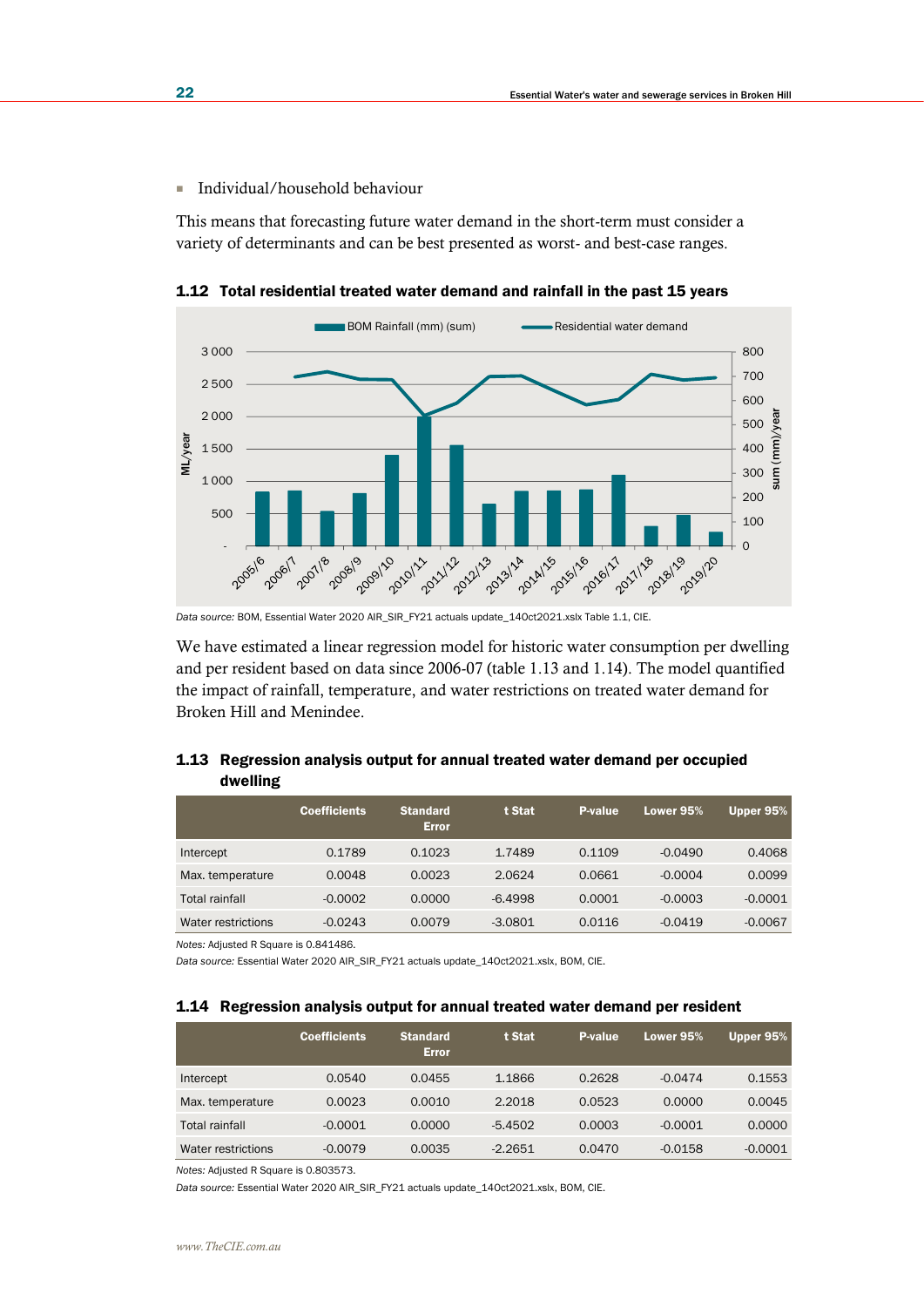The following water demand parameters are based on those estimates and underpin our water demand projections (table 1.15):

| <b>Scenarios</b>                       | <b>Parameter</b> |
|----------------------------------------|------------------|
|                                        | ML/year          |
| Per dwelling                           |                  |
| Central Case - occupied dwelling       | 0.34             |
| Central Case - unoccupied dwelling     | 0.01             |
| Dry year - occupied dwelling           | 0.39             |
| Dry year - unoccupied dwelling         | 0.01             |
| Wet year - occupied dwelling           | 0.26             |
| Wet year - unoccupied dwelling         | 0.01             |
| Per resident                           |                  |
| Average year - resident                | 0.13             |
| Dry year - resident                    | 0.15             |
| Wet year - resident                    | 0.10             |
| <b>Water restrictions sensitivity</b>  |                  |
| Water restrictions impact per dwelling | $-0.024$         |
| Water restrictions impact per resident | $-0.008$         |

### 1.15 Water demand parameter

*Source:* CIE, Essential Water.

We estimate average demand per occupied dwelling slightly higher than Essential Water. Based on our recommendation for dwelling projections and our estimates for water demand per dwelling we have estimated different scenarios (chart 1.16):

- The central estimate represents our recommendation using our dwelling projections, average annual rainfall, and average annual maximum temperature since 2006-07 and no water restrictions.19 The estimate is close to the projections by essential water and differs by  $\sim$ 100 ML/year or +4 to 5 per cent.
- The dry and wet year estimates are based on a hypothetical year, i.e., for the dry year we choose a year with the lowest amount of rainfall and the highest maximum temperature and vice versa for the wet year. Those two extreme estimates represent a upper and lower bound.
- In addition, we have included a water restriction sensitivity. Based on the linear regression, per dwelling use during average rainfall and temperature conditions is 7 per cent less with water restrictions and per resident on average 6 per cent less. We note that usually water restrictions correlate with low rainfall and high temperatures as weather and climatic conditions determine storage levels to a high degree. Incorporating water restrictions in our central estimate might therefore overestimate the real consumption as rainfall and temperature are kept on average levels.

<sup>&</sup>lt;sup>19</sup> It is our understanding that water restrictions have been place in the past two years and have been lifted in March 2021.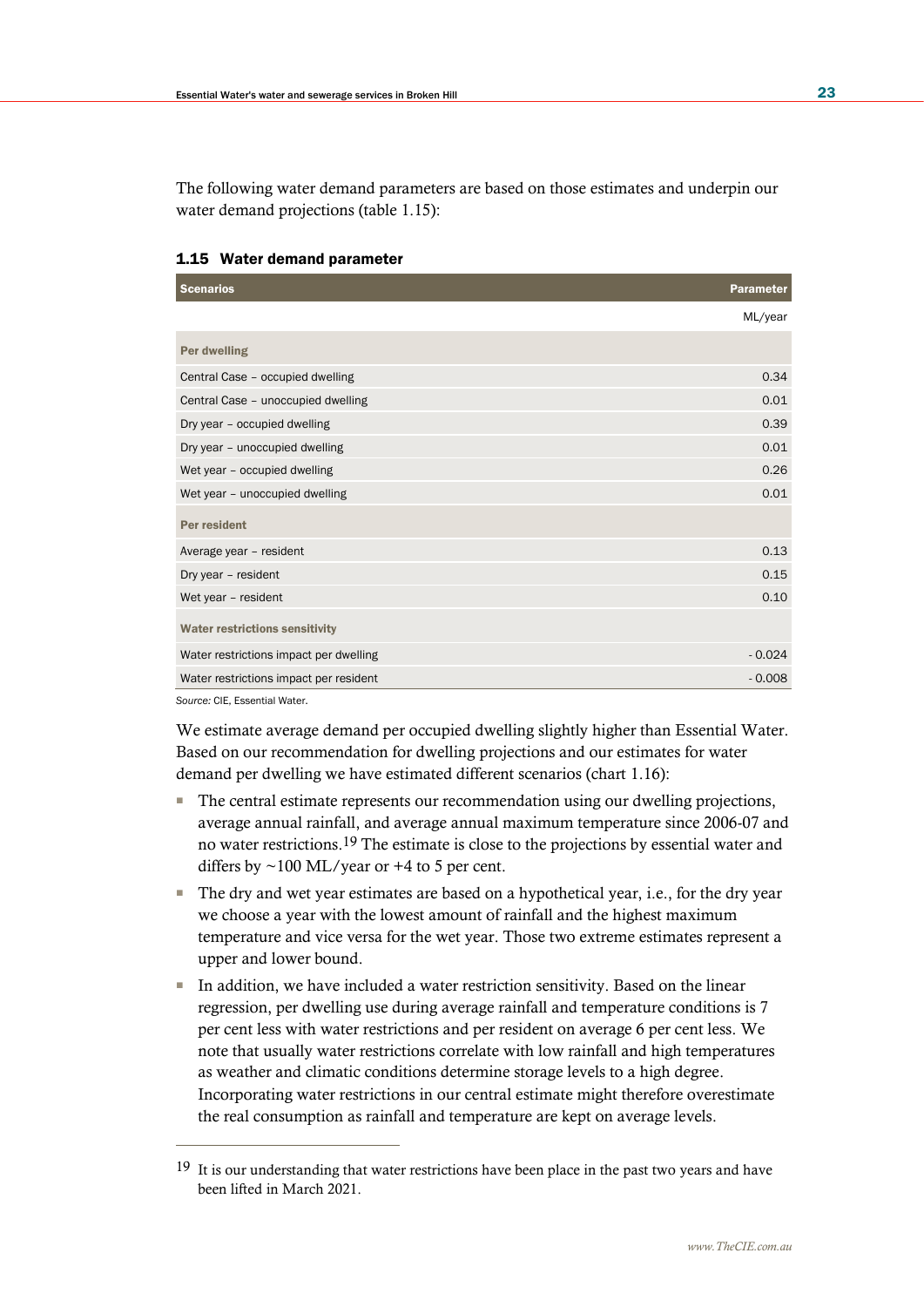

#### 1.16 CIE projections of treated water demand in Broken Hill and Menindee

*Data source:* CIE.

Total residential properties in Sunset Strip and Silverton have been relatively constant since 2006-07 ranging between 169 and 176, while no obvious trend in observable. Total chlorinated water demand increased only slightly over the years. We recommend using the 2020-21 actual water demand and keeping it constant over the determination period.

|                               | 2021-22 | 2022-23 | 2023-24 | 2024-25 | 2025-26 | 2026-27 |
|-------------------------------|---------|---------|---------|---------|---------|---------|
| Treated/potable water         |         |         |         |         |         |         |
| <b>Essential Water</b>        | 2 3 6 2 | 2 3 4 2 | 2 3 2 3 | 2 3 0 3 | 2 2 8 3 | 2 2 6 3 |
| CIE recommendation            | 2469    | 2448    | 2427    | 2406    | 2 3 8 5 | 2 3 6 4 |
| <b>Difference</b>             | $+4.5%$ | $+4.5%$ | $+4.5%$ | $+4.5%$ | $+4.4%$ | $+4.4%$ |
| Chlorinated/non-potable water |         |         |         |         |         |         |
| <b>Essential Water</b>        | 43      | 43      | 43      | 43      | 43      | 43      |
| CIE recommendation            | 40      | 40      | 40      | 40      | 40      | 40      |

#### 1.17 Residential demand for treated and chlorinated water

*Source:* Essential Water 2020 AIR\_SIR\_FY21 actuals update\_14Oct2021.xslx Table 1.1, CIE.

### *Non-residential connections*

In accordance with forecasted numbers of non-residential customers, Essential Water has assumed that water demand remains the same as in 2020-21.

We recommend adopting this approach as water usage has been relatively stable in the past 15 years. However, since Essential Water's pricing submission in May 2021 the actual water demand for 2020-21 has slightly changed, which is reflected in our recommendation.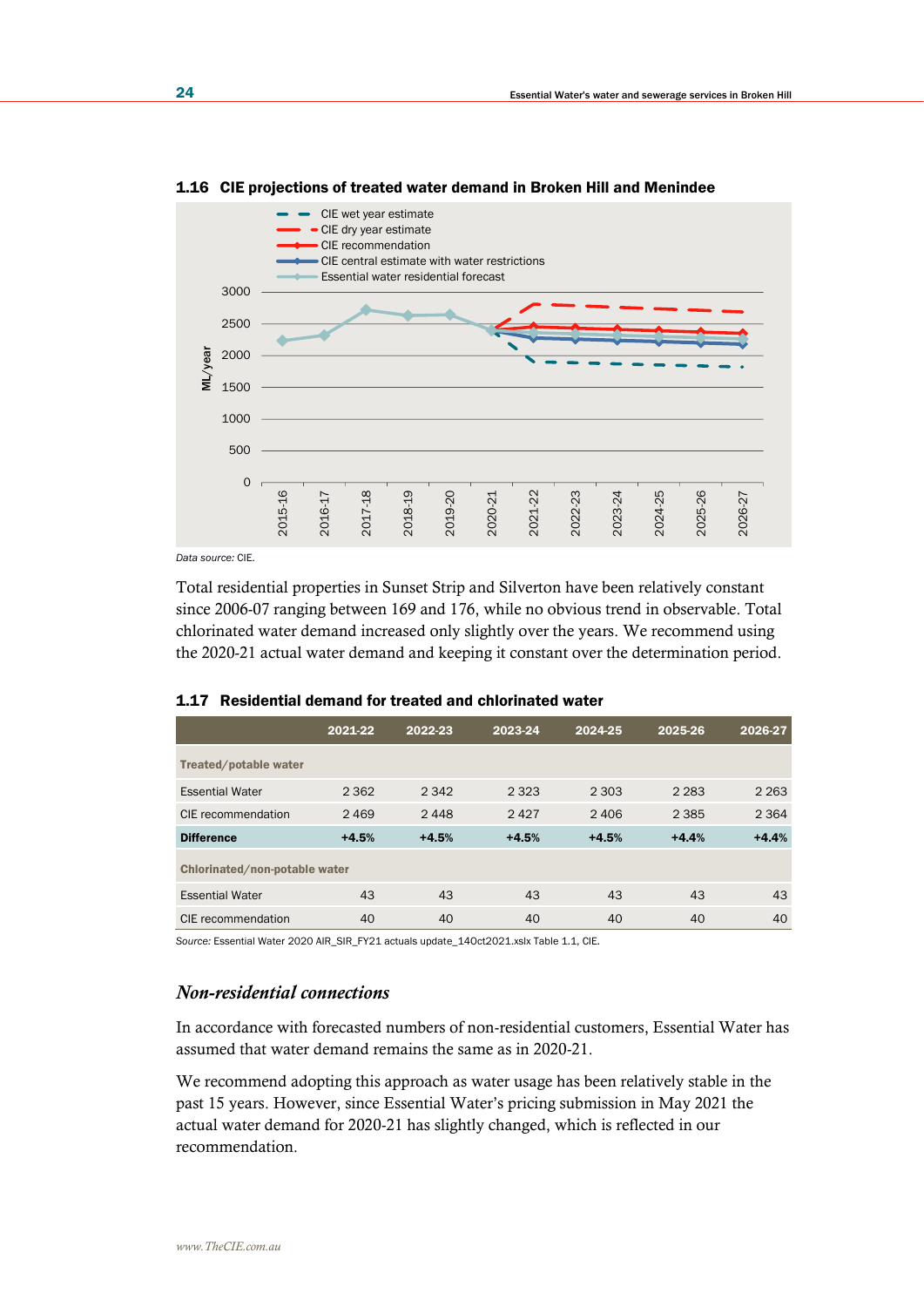|                             | 2021-22 | 2022-23 | 2023-24 | 2024-25 | 2025-26 | 2026-27 |  |  |  |
|-----------------------------|---------|---------|---------|---------|---------|---------|--|--|--|
| Treated/potable water       |         |         |         |         |         |         |  |  |  |
| <b>Essential Water</b>      | 1697    | 1697    | 1697    | 1697    | 1697    | 1697    |  |  |  |
| CIE recommendation          | 1852    | 1852    | 1852    | 1852    | 1852    | 1852    |  |  |  |
| Untreated/non-potable water |         |         |         |         |         |         |  |  |  |
| <b>Essential Water</b>      | 1006    | 1006    | 1006    | 1006    | 1006    | 1 0 0 6 |  |  |  |
| CIE recommendation          | 941     | 941     | 941     | 941     | 941     | 941     |  |  |  |

#### 1.18 Non-residential demand for treated and untreated water

*Source:* Essential Water 2020 AIR\_SIR\_FY21 actuals update\_14Oct2021.xslx Table 1.1, CIE.

### *Mining sensitivity*

#### *Increased demand from the Cobalt Mine*

As noted above, Essential Water has not included the potential water demand increase during the construction and operational phase of the potential Cobalt Blue mine, due to "high uncertainty regarding its likelihood and timing".

According to Cobalt Blue, their full operational water demand equates to 1.5GL/year of raw water20, while different water sources can be used:

- Essential Water has already indicated that they have capacity of up to 1.8GL
- Cobalt Blue acquired a groundwater licence of up to 650ML.
	- However, as groundwater is often the costliest alternative for water sourcing due to pumping and treatment cost, the mine will mostly rely on the Water NSW pipeline.
- Cobalt Blue intend to use treated effluent for dust suppression.

We note that we do not know how much water Cobalt Blue might require during the construction phase and in the first years of operation. The water demand scenarios are based on CIE assumptions.

We have tested three scenarios for the construction and operational time:

- 20 per cent of the total annual demand during construction and 50 per cent during first of operation
- 20 per cent of the total annual demand during construction and 75 per cent during first of operation, and
- 20 per cent of the total annual demand during construction and 100 per cent during first of operation of the total annual demand.

The total potential demand of the Cobalt Blue mine and the existing mines is show in chart 1.19.

<sup>20</sup> Broken Hill Cobalt Project, Scoping report January 2020, p. 23, [https://majorprojects.planningportal.nsw.gov.au/prweb/PRRestService/mp/01/getContent?](https://majorprojects.planningportal.nsw.gov.au/prweb/PRRestService/mp/01/getContent?AttachRef=PDA-7%2120200120T225251.430%20GMT) [AttachRef=PDA-7%2120200120T225251.430%20GMT](https://majorprojects.planningportal.nsw.gov.au/prweb/PRRestService/mp/01/getContent?AttachRef=PDA-7%2120200120T225251.430%20GMT)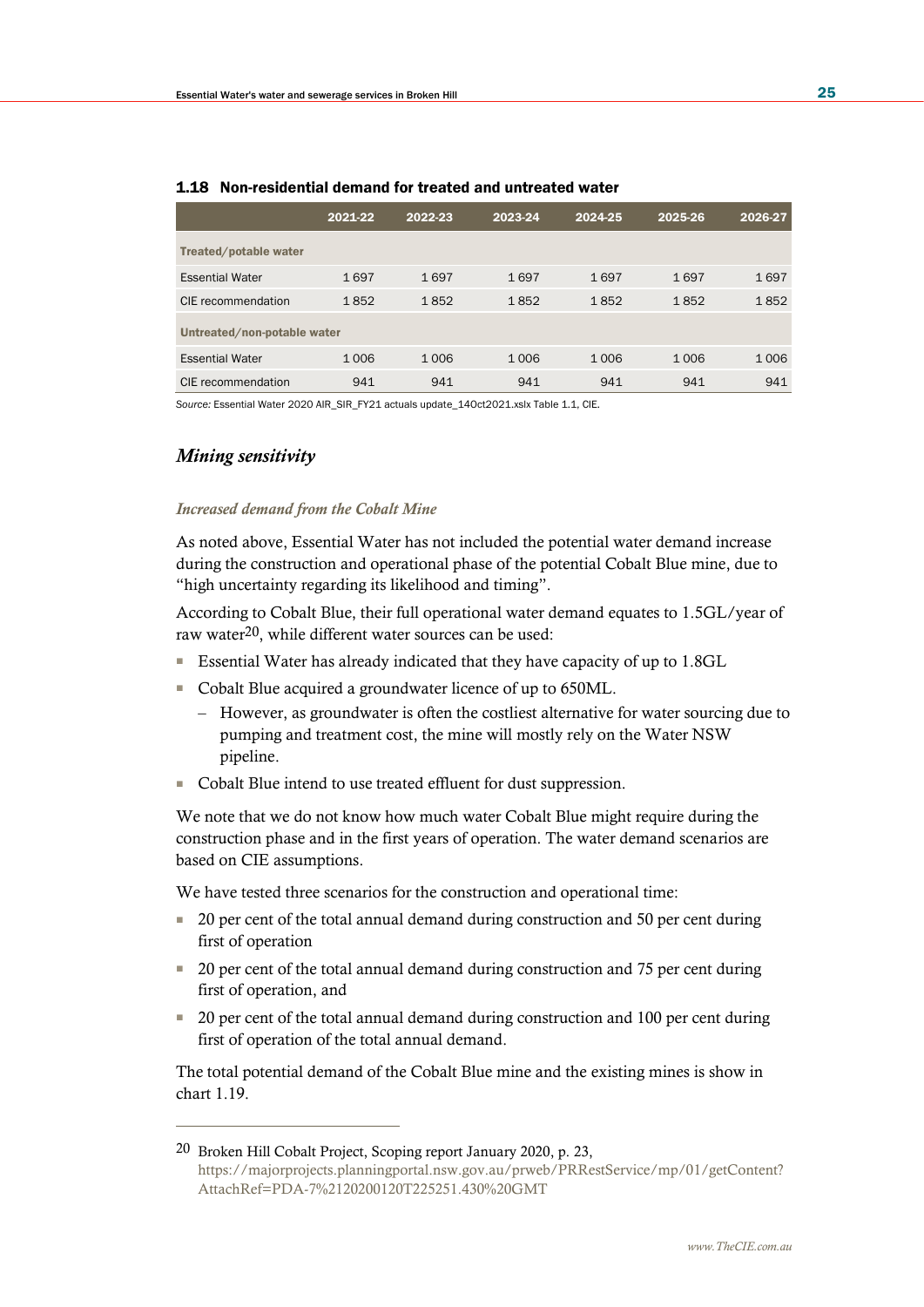

1.19 Total treated and untreated water demand mining, by mine

*Data source:* Essential Water, CIE.

#### *Increased demand from construction and mining workers*

Based on the three scenarios described in the dwelling projections, we have estimated the potential increased treated water demand from construction and mining workers.

The scenarios indicate that residential treated water demand will increase on average by 9ML/year in the central estimate, or up to 136ML/year in the high estimate, i.e., all workers are sourced from outside Broken Hill and bring their families. Chart 1.20 shows the CIE central estimate for treated water demand plus the potential additional residential water demand from mining and constructions workers.



1.20 Additional residential demand from mining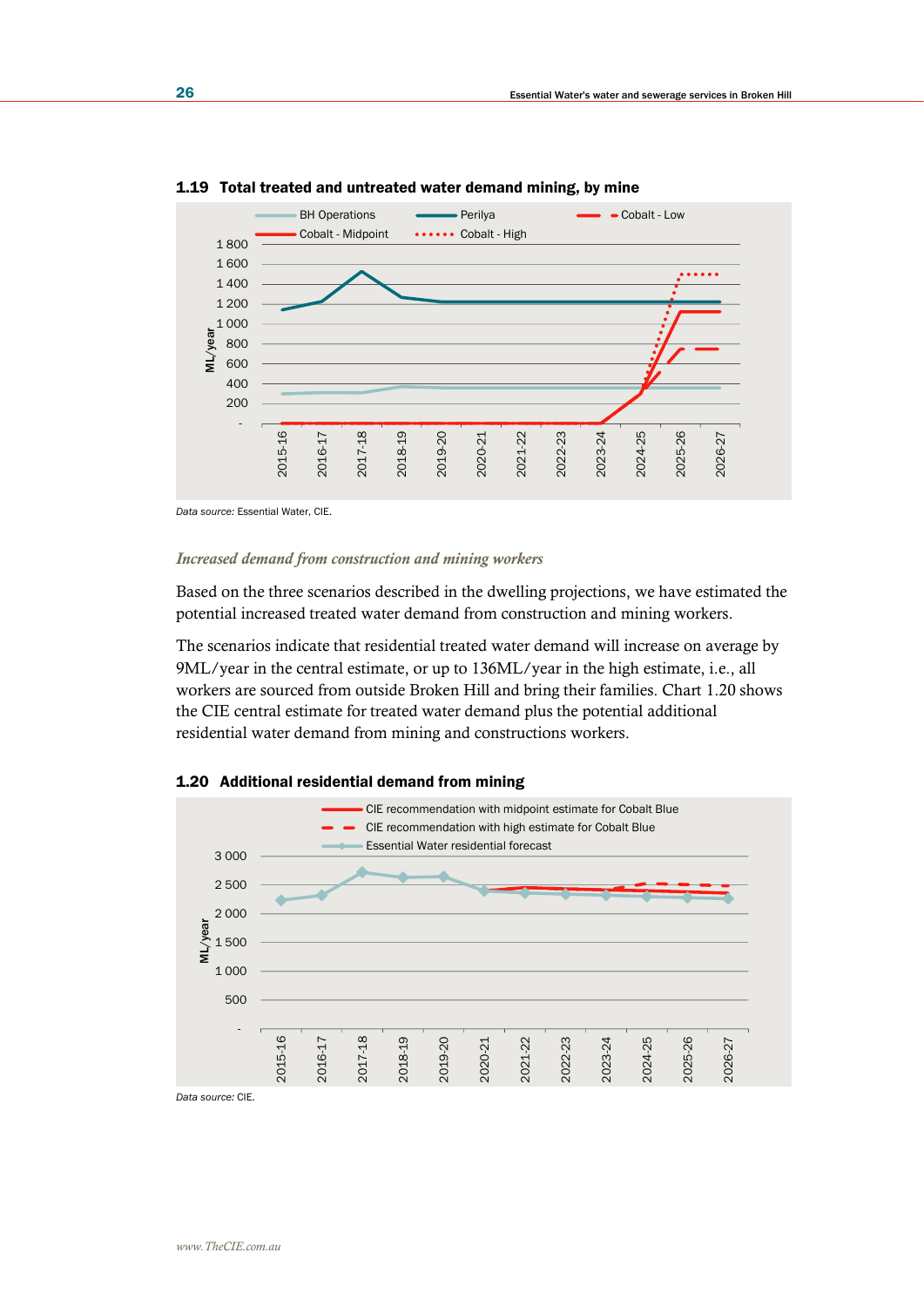## *Deemed sewerage*

### KEY POINTS

Essential water provides sewerage services only to Broken Hill while operating two sewage treatment plants in the North and South of Broken Hill. The treatment plant also receives sewage from mines and local businesses.

#### RECOMMENDATION

- 7 Non-residential connections and discharge volume
	- a) Essential Water proposes to keep the number of sewerage connections and discharge volume constant and in line with actuals from 2020-21. We recommend adopting the same approach; however, we note that since Essential Water's pricing proposal submission in May 2021 the actual discharge volumes for the financial year 2020-21 have slightly changed, which is reflected in our recommended figures.
- 8 Residential connections and average sewerage discharge volumes
	- a) Essential Water propose to increase the residential connection deemed sewerage discharge volumes from 90kL to 100kL per annum for the 2022 determination period, following their review which found that forecast average residential discharges are likely to be between 105kL and 110kL per annum.21 The review was undertaken by PWA in their IWCM analysis.
	- b) We recommend accepting Essential Water's proposition to increase the deemed discharge allowance to 100 kL per year. However, we note that Essential Water's estimate is very conservative as the implied discharge factor is approximately 40 per cent. This is significantly lower than discharge factors used by other water utilities to determine the discharge allowance.
- 9 Proposed Cobalt Blue Mine:
	- a) Essential Water's estimates do not include the newly proposed Cobalt Blue Mine. The new mine could represent an increase in non-residential discharge of up to 4 per cent. Due to the high uncertainty of the realisation of the mine and the current stage of the project, we recommend adopting Essential Water's approach and to not include an estimate for the proposed mine.
	- b) However, we also recommend shortening the determination period in order to include the potentially significant demand from the proposed mine in the next pricing determination round.

<sup>21</sup> Essential Water Pricing Proposal: Submission Page 10: CEO forward We propose to largely maintain our existing price structure as it is efficient and generally supported by customers. In a follow up information request, Essential Water later confirmed that the 105-110kL figures quoted in their Pricing Submission were based on earlier IWCM data.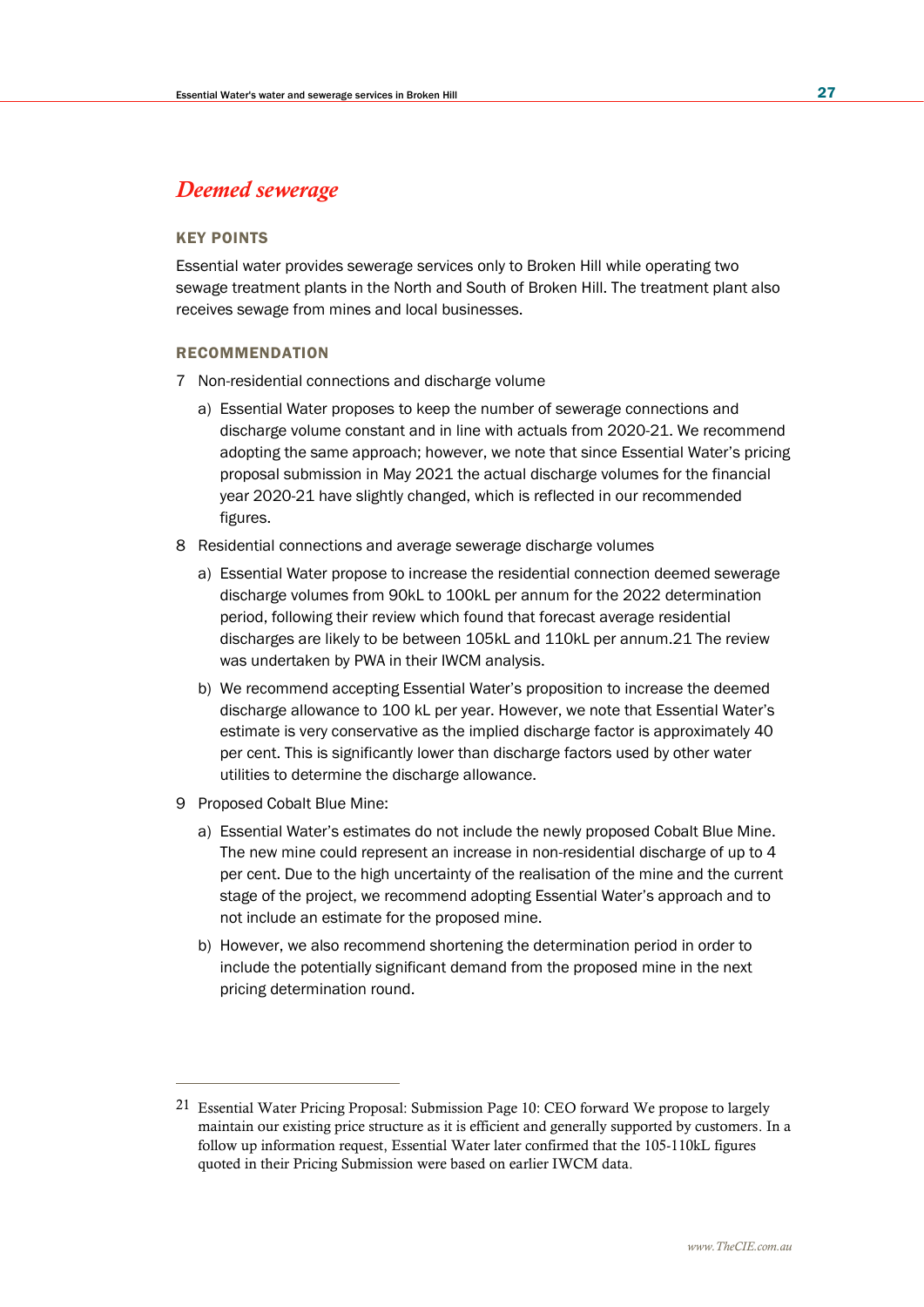### *Residential sewerage connections and discharge volume*

Essential water provides sewerage services only to Broken Hill and proposes to increase the deemed sewerage discharge volumes from 90kL to 100kL per annum for the 2022 determination period. According to Essential Water, this is based on the PWA's IWCM analysis which indicates that the discharge to be between 105kL and 110kL per annum.22

We note that the IWCM analysis uses equivalent tenements instead of residential connections as a reporting unit. In addition, we have doubts around the reported equivalent tenements figures in the tables S6, S7, 8-11, and 8-12 in the IWCM report. That is, occupied/active and unoccupied/inactive dwellings were not converted into equivalent tenements using the parameter assumptions reported in table 8-4.23

The IWCM analysis estimated the deemed sewerage discharge volumes based on the average dry weather flow, i.e., the average sewage inflow on a dry day measured at a sewage treatment plant. In addition, PWA estimated discharge to sewer per dwelling based on billing data and customer information, which results in the following estimates:24

- 0.35kL/day for occupied/active dwellings, and
- 0.03kL/day for unoccupied/inactive dwellings.

Our projections of the total number of dwellings and residential billable entities connected to the sewerage system differ only marginally from Essential Water's projections (table 1.21).

|                                  | 2021-22                                       | 2022-23 | 2023-24 | 2024-25 | 2025-26 | 2026-27 |  |  |  |  |
|----------------------------------|-----------------------------------------------|---------|---------|---------|---------|---------|--|--|--|--|
| <b>Total number of dwellings</b> |                                               |         |         |         |         |         |  |  |  |  |
| <b>Essential water</b>           | 9 0 4 7                                       | 9 0 4 9 | 9051    | 9053    | 9055    | 9057    |  |  |  |  |
| CIE recommendation               | 9 0 4 6                                       | 9 0 4 9 | 9052    | 9055    | 9058    | 9061    |  |  |  |  |
|                                  | Total number of residential billable entities |         |         |         |         |         |  |  |  |  |
| <b>Essential water</b>           | 9 3 7 5                                       | 9 3 7 7 | 9379    | 9 3 8 1 | 9 3 8 3 | 9 3 8 5 |  |  |  |  |
| CIE recommendation               | 9 3 7 4                                       | 9 3 7 7 | 9 3 8 0 | 9 3 8 3 | 9 3 8 6 | 9 3 8 9 |  |  |  |  |

#### 1.21 Residential dwellings connected to sewerage

*Note:* Total number of residential billable entities differs from the total number of dwellings as units and flats are counted on average as four billable entities.

*Source:* Essential Water 2020 AIR\_SIR\_FY21 actuals update\_14Oct2021.xslx Table 1.2 and 1.3, CIE.

- 23 PWA (2021), Essential Water, *Integrated Water Cycle Management Strategy Issues Paper;* Table 8-4 reports that occupied dwellings are counted as 1 equivalent tenement and unoccupied dwellings as 0.09 equivalent tenements. Applying those parameters to the number of occupied and uncopied dwellings stated in the report, the residential equivalent tenements amounts to 7898 equivalent tenements instead of 9 639 equivalent tenements in 2017.
- 24 PWA (2021), Essential Water, *Integrated Water Cycle Management Strategy Issues Paper;* Table 8-4

<sup>22</sup> Essential Water Pricing Proposal: Submission Page 10: CEO forward We propose to largely maintain our existing price structure as it is efficient and generally supported by customers. In a follow up information request, Essential Water later confirmed that the 105-110kL figures quoted in their Pricing Submission were based on earlier IWCM data.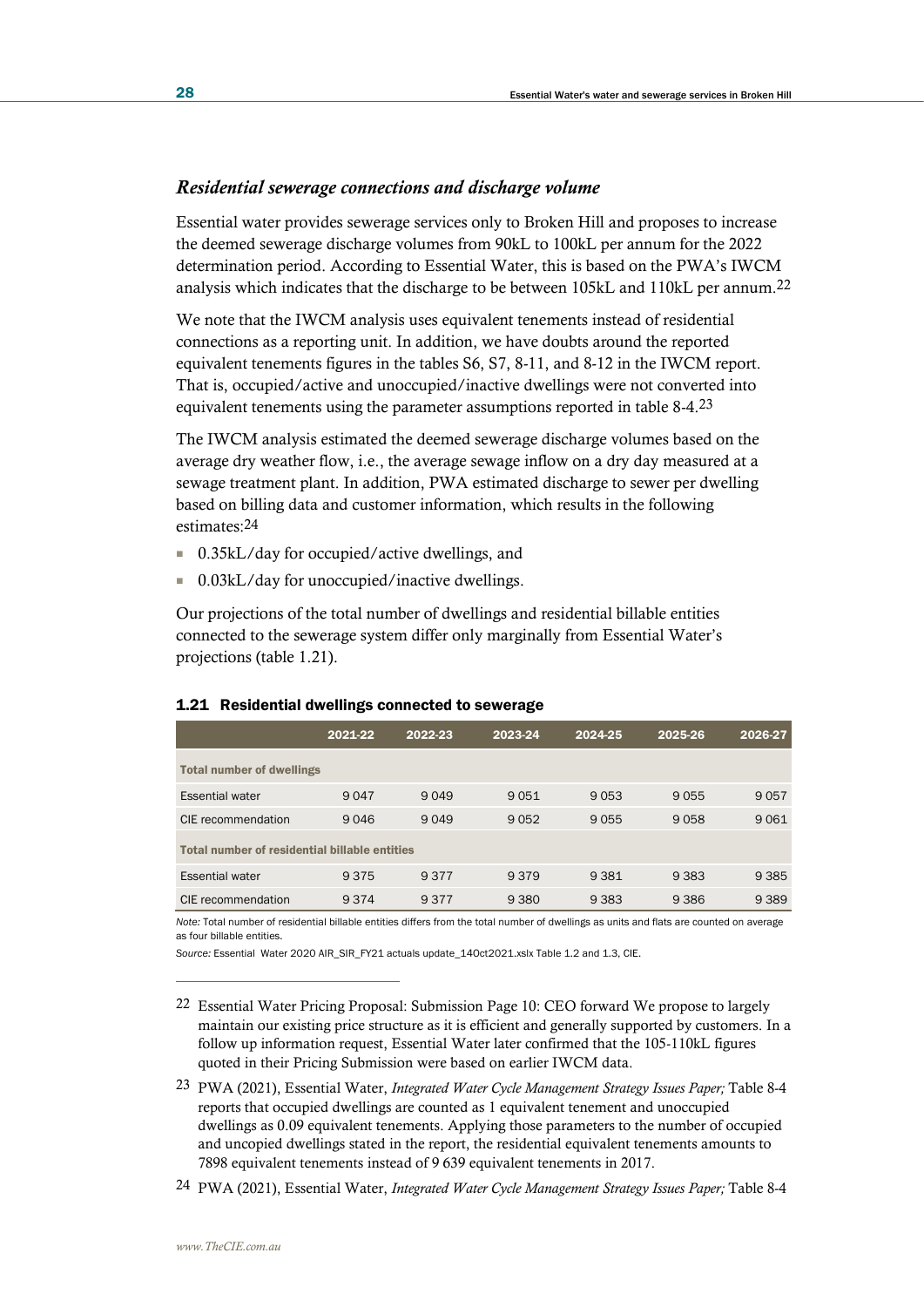We base our projection for the average sewerage discharge volumes per residential connections on the per dwelling estimates from the IWCM analysis and assume an occupancy rate in line with ABS projections (table 1.22).

#### 1.22 Average sewerage discharge volume per residential connection

|                      | 2021-22 | 2022-23 | 2023-24 | 2024-25 | 2025-26 | 2026-27 |
|----------------------|---------|---------|---------|---------|---------|---------|
| CIE recommendation   | 105.2   | 104.5   | 103.9   | 103.2   | 102.5   | 101.8   |
| $\sim$ $\sim$ $\sim$ |         |         |         |         |         |         |

*Source:* CIE.

We recommend accepting Essential Water's proposition to increase the deemed discharge allowance to 100 kL per year. However, we note that Essential Water's estimate is very conservative as the implied discharge factor is approximately 40 per cent. This is significantly lower than discharge factors used by other water utilities to determine the discharge allowance. For example, Sydney Water25 estimates an effective discharge factor of 68 per cent for houses and 94 per cent for apartments, and Hunter Water uses an average discharge factor of 75 per cent for houses and apartments to determine their discharge allowance.26

### *Non-residential sewerage connections*

Essential Water proposes to keep the number of connections and 20mm meter equivalents constant in line with 2020-21actuals, while the potential increase in connections from the proposed Cobalt Blue mine is not factored in (table 1.23).

We recommend adopting this approach as the number of connections has been relatively stable in the past 15 years.

|                                     | 2021-22 | 2022-23 | 2023-24 | 2024-25 | 2025-26 | 2026-27 |
|-------------------------------------|---------|---------|---------|---------|---------|---------|
| <b>Essential water</b>              |         |         |         |         |         |         |
| Number of<br>connections            | 677     | 677     | 677     | 677     | 677     | 677     |
| Number of 20mm<br>meter equivalents | 1652    | 1652    | 1652    | 1652    | 1652    | 1652    |
| <b>CIE</b> recommendation           |         |         |         |         |         |         |
| Number of<br>connections            | 677     | 677     | 677     | 677     | 677     | 677     |
| Number of 20mm<br>meter equivalents | 1652    | 1652    | 1652    | 1652    | 1652    | 1652    |

### 1.23 Non-residential sewerage connections (including exempt properties)

*Source:* Essential Water 2020 AIR\_SIR\_FY21 actuals update\_14Oct2021.xslx Table 1.2 and 1.3, CIE.

### 25 IPART (2020), *Review of prices for Sydney Water,* p. 103, [https://www.ipart.nsw.gov.au/sites/default/files/documents/final-report-review-of-prices-for](https://www.ipart.nsw.gov.au/sites/default/files/documents/final-report-review-of-prices-for-sydney-water-june-2020_0.pdf)[sydney-water-june-2020\\_0.pdf](https://www.ipart.nsw.gov.au/sites/default/files/documents/final-report-review-of-prices-for-sydney-water-june-2020_0.pdf)

26 Hunter Water (2019), *Pricing of water, wastewater and stormwater services Technical Paper 8,* Figure 3.2, [https://www.hunterwater.com.au/documents/assets/src/uploads/documents/Other-](https://www.hunterwater.com.au/documents/assets/src/uploads/documents/Other-Reports/Pricing-Proposal-Technical-Papers/Technical-Paper-08---Pricing-of-water-wastewater-and-stormwater-service.pdf)[Reports/Pricing-Proposal-Technical-Papers/Technical-Paper-08---Pricing-of-water-wastewater](https://www.hunterwater.com.au/documents/assets/src/uploads/documents/Other-Reports/Pricing-Proposal-Technical-Papers/Technical-Paper-08---Pricing-of-water-wastewater-and-stormwater-service.pdf)[and-stormwater-service.pdf](https://www.hunterwater.com.au/documents/assets/src/uploads/documents/Other-Reports/Pricing-Proposal-Technical-Papers/Technical-Paper-08---Pricing-of-water-wastewater-and-stormwater-service.pdf)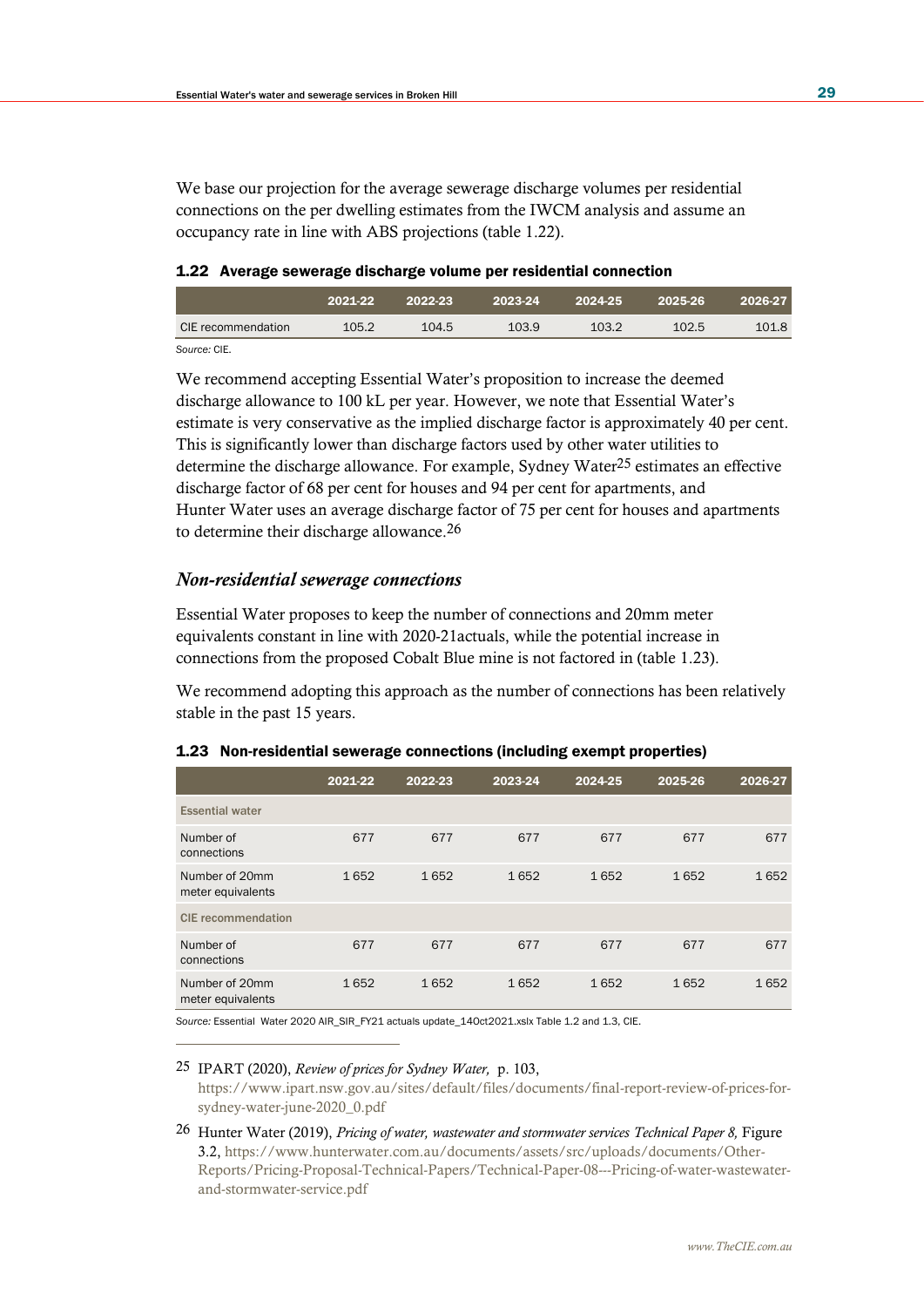As such, Essential Water also proposes to keep the non-residential discharge volume at the 2020-21 levels. We recommend using the same approach, however, since Essential Water's pricing submission in May 2021 the discharge volume has slightly changed, which is reflected in our recommendation.

|                           | 2021-22 | 2022-23 | 2023-24 | $2024 - 25$ | 2025-26 | 2026-27 |
|---------------------------|---------|---------|---------|-------------|---------|---------|
| <b>Essential Water</b>    |         |         |         |             |         |         |
| Non-residential           | 249     | 249     | 249     | 249         | 249     | 249     |
| Perilya Ltd               | 15      | 15      | 15      | 15          | 15      | 15      |
| <b>CBH Ltd</b>            | 15      | 15      | 15      | 15          | 15      | 15      |
| Exempt                    | 280     | 280     | 280     | 280         | 280     | 280     |
| <b>CIE</b> recommendation |         |         |         |             |         |         |
| Non-residential           | 231     | 231     | 231     | 231         | 231     | 231     |
| Perilya Ltd               | 29      | 29      | 29      | 29          | 29      | 29      |
| <b>CBH Ltd</b>            | 15      | 15      | 15      | 15          | 15      | 15      |
| Exempt                    | 277     | 277     | 277     | 277         | 277     | 277     |

### 1.24 Non-residential discharge volumes

*Source:* Essential Water 2021, 'Essential Water Integrated Water Cycle Management Strategy: Issues Paper', Table 8-3 to 8.5, Report Number WSR 16095, January, pp. 80-82; 'Essential Water 2020 AIR\_SIR\_FY21 actuals update\_14Oct2021.xslx', Table 1.5; CIE.

### *Mining sensitivity*

We have applied the same parameters and assumptions as in the water demand projection.

Those are that the mine will (if it reaches the construction and operational phase) employ 400 workers27:

- Low estimate All 400 workers could be sourced locally, which would not increase the residential water demand,
- Central estimate  $-$  A portion of those workers is sourced locally, while a small share are fly-in-fly-out workers and another small share moves to Broken Hill with their families,
- High estimate All 400 workers move to Broken Hill with their families.

And sewerage discharge will be similar as Perilya, while we consider three scenarios:

- 20 per cent of the total annual discharge during construction and 50 per cent during first of operation,
- 20 per cent of the total annual discharge during construction and 75 per cent during first of operation, and

<sup>27</sup> We note that for both phases the number of the required workforce is similar, however, the workforce profile could be very different. This means during the construction phase more workers might come from outside Broken Hill (fly-in-fly-out) compared to the operational phase and vice versa.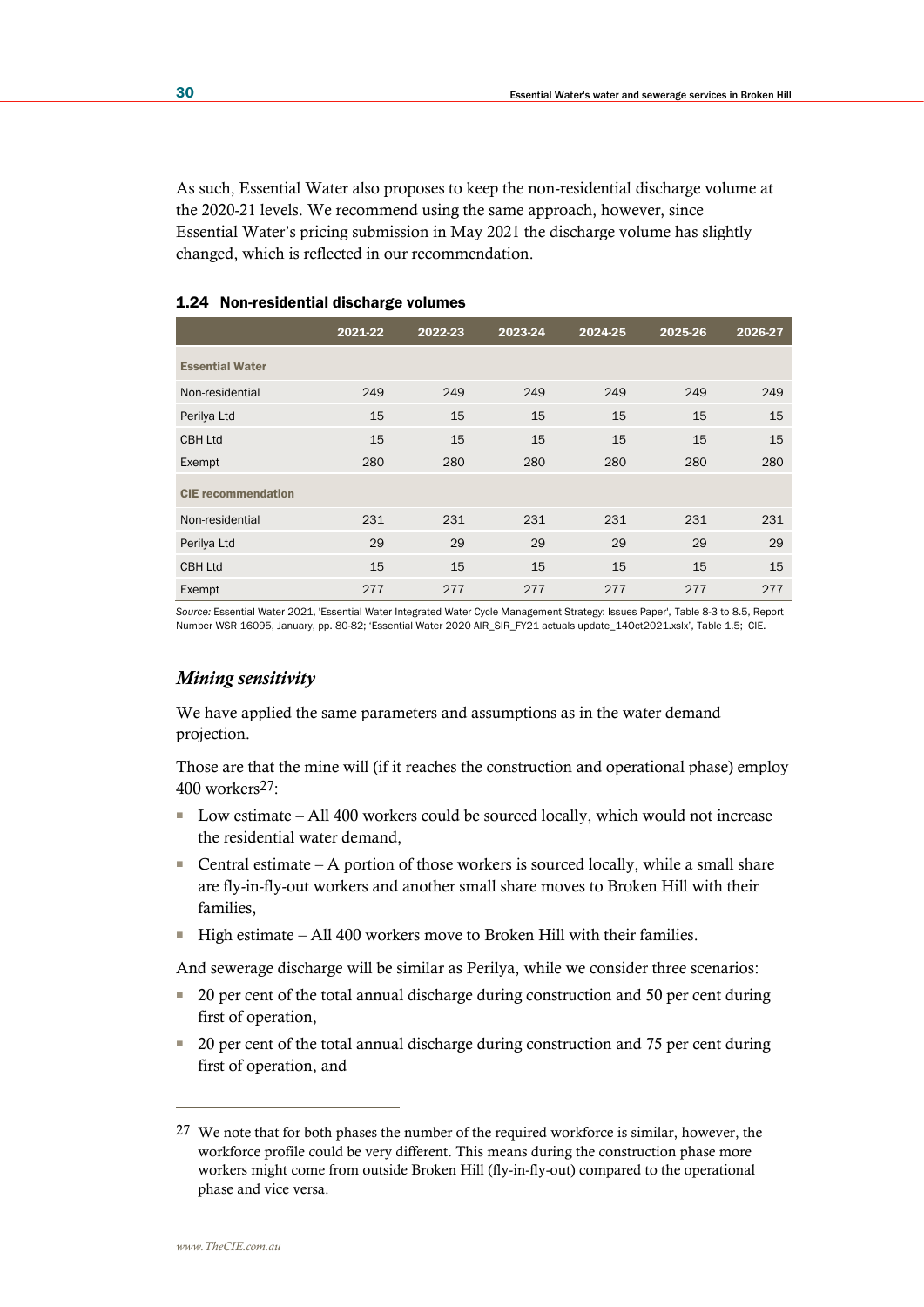■ 20 per cent of the total annual discharge during construction and 100 per cent during first of operation.

The additional number of sewerage connections is shown in table 1.25. The additional discharge volume from the mine would range between 3 and 15 ML per year, depending on the uptake during construction and the first years of operation.

### 1.25 Mining sensitivity test

| Type of connection/scenario                                                                | $2021 - 22$                                                                                  | 2022-23 | 2023-24 | 2024-25      | 2025-26      | 2026-27      |  |  |  |  |
|--------------------------------------------------------------------------------------------|----------------------------------------------------------------------------------------------|---------|---------|--------------|--------------|--------------|--|--|--|--|
| Additional number of residential sewerage connections from mining and construction workers |                                                                                              |         |         |              |              |              |  |  |  |  |
| Low estimates                                                                              |                                                                                              |         |         |              |              |              |  |  |  |  |
| Central estimate                                                                           |                                                                                              |         |         | 40           | 40           | 40           |  |  |  |  |
| High estimate                                                                              |                                                                                              |         |         | 400          | 400          | 400          |  |  |  |  |
| Additional sewerage discharge connections from Cobalt Blue Mine construction and operation |                                                                                              |         |         |              |              |              |  |  |  |  |
| Low estimates                                                                              |                                                                                              |         |         | $\mathbf{1}$ | $\mathbf{1}$ | $\mathbf{1}$ |  |  |  |  |
| Central estimate                                                                           |                                                                                              |         |         | $\mathbf{1}$ | $\mathbf{1}$ | $\mathbf{1}$ |  |  |  |  |
| High estimate                                                                              |                                                                                              |         |         | $\mathbf{1}$ | $\mathbf{1}$ | $\mathbf{1}$ |  |  |  |  |
|                                                                                            | Additional number of 20mm meter equivalents from Cobalt Blue Mine construction and operation |         |         |              |              |              |  |  |  |  |
| Low estimates                                                                              |                                                                                              |         |         | 25           | 25           | 25           |  |  |  |  |
| Central estimate                                                                           |                                                                                              |         |         | 25           | 25           | 25           |  |  |  |  |
| High estimate                                                                              |                                                                                              |         |         | 25           | 25           | 25           |  |  |  |  |

*Source:* CIE.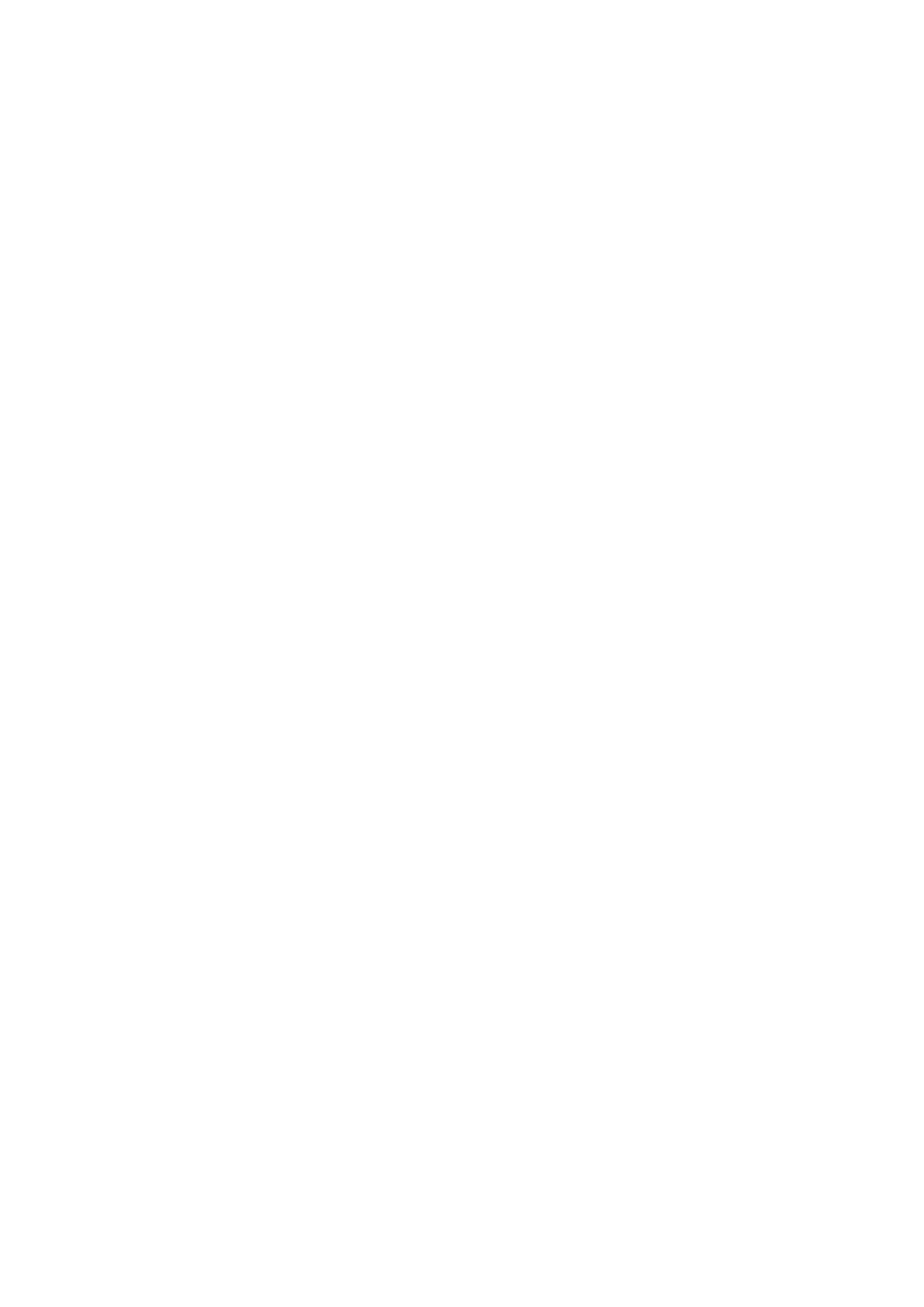# *A Essential Water's and Water NSW's Broken Hill Pipeline customer and water demand forecasts*

# *Essential Water*

### A.1 Essential Water forecast customer numbers for potable water (excl mines)

| <b>Number of</b><br>customers                                          | 2021-22 | 2022-23 | 2023-24 | 2024-25 | 2025-26 | 2026-27 |
|------------------------------------------------------------------------|---------|---------|---------|---------|---------|---------|
| Total<br>population                                                    | 17819   | 17652   | 17485   | 17318   | 17 152  | 16974   |
| Total<br>residential<br>billable<br>entities                           | 9952    | 9958    | 9963    | 9969    | 9974    | 9980    |
| Number of<br>non-residential<br>customers                              | 798     | 798     | 798     | 798     | 798     | 798     |
| Number of<br>non-residential<br>customers<br>20mm meter<br>equivalents | 1957    | 1957    | 1957    | 1957    | 1957    | 1957    |

*Source:* Essential Water 2021, 'Pricing Proposal: Submission', table 24: forecast customer numbers for potable water (excl mines), p. 71, June[, https://www.ipart.nsw.gov.au/sites/default/files/cm9\\_documents/Pricing-Proposal-by-Essential-Water-June-2021.PDF](https://www.ipart.nsw.gov.au/sites/default/files/cm9_documents/Pricing-Proposal-by-Essential-Water-June-2021.PDF)

| Number of<br>customers                                                 | 2021-22 | 2022-23 | 2023-24 | 2024-25 | 2025-26 | 2026-27 |
|------------------------------------------------------------------------|---------|---------|---------|---------|---------|---------|
| Total<br>population                                                    | 17 148  | 16987   | 16827   | 16 6 66 | 16 506  | 16 3 35 |
| Total<br>residential<br>billable<br>entities                           | 9375    | 9377    | 9379    | 9381    | 9 3 8 3 | 9 3 8 5 |
| Number of<br>non-residential<br>customers                              | 675     | 675     | 675     | 675     | 675     | 675     |
| Number of<br>non-residential<br>customers<br>20mm meter<br>equivalents | 1602    | 1602    | 1602    | 1602    | 1602    | 1602    |

### A.2 Essential Water forecast sewerage customer numbers (excl mines)

*Source:* Essential Water 2021, 'Pricing Proposal: Submission', table 28: Forecast sewerage customer numbers (excl. mines), p. 72, June[, https://www.ipart.nsw.gov.au/sites/default/files/cm9\\_documents/Pricing-Proposal-by-Essential-Water-June-2021.PDF](https://www.ipart.nsw.gov.au/sites/default/files/cm9_documents/Pricing-Proposal-by-Essential-Water-June-2021.PDF)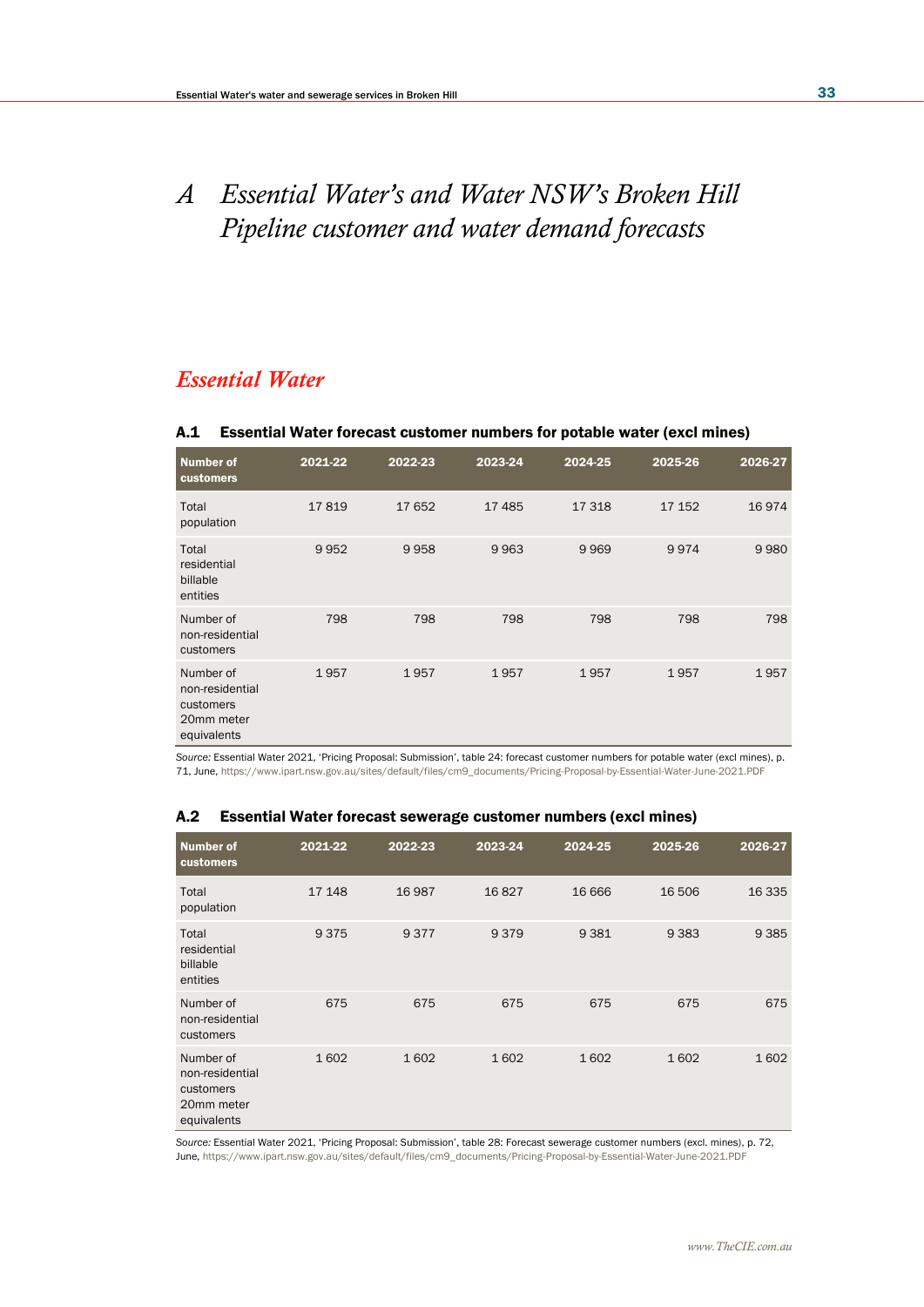| <b>Consumption</b><br><b>Volumes</b> | 2021-22 | 2022-23 | 2023-24 | 2024-25 | 2025-26 | 2026-27 |
|--------------------------------------|---------|---------|---------|---------|---------|---------|
| Residential                          | 2 3 6 2 | 2 3 4 2 | 2 3 2 3 | 2 3 0 3 | 2 2 8 3 | 2 2 6 3 |
| Non-<br>residential<br>(excl. mines) | 305     | 305     | 305     | 305     | 305     | 305     |
| <b>Mines</b>                         | 1055    | 1055    | 1055    | 1055    | 1055    | 1055    |
| Exempt<br>customers                  | 337     | 337     | 337     | 337     | 337     | 337     |
| <b>Total</b>                         | 4059    | 4 0 4 0 | 4 0 2 0 | 4 0 0 0 | 3981    | 3961    |

#### A.3 Essential Water forecast treated water sales (ML)

*Source:* Essential Water 2021, 'Pricing Proposal: Submission', table 25: forecast treated water sales (ML), p. 71, June, [https://www.ipart.nsw.gov.au/sites/default/files/cm9\\_documents/Pricing-Proposal-by-Essential-Water-June-2021.PDF](https://www.ipart.nsw.gov.au/sites/default/files/cm9_documents/Pricing-Proposal-by-Essential-Water-June-2021.PDF)

### A.4 Essential Water forecast chlorinated water sales (ML)

| <b>Consumption</b><br><b>Volumes</b> | 2021-22 | 2022-23 | 2023-24 | 2024-25 | 2025-26 | 2026-27 |
|--------------------------------------|---------|---------|---------|---------|---------|---------|
| <b>Total</b><br>chlorinated          | 43      | 43      | 43      | 43      | 43      | 43      |

*Source:* Essential Water 2021, 'Pricing Proposal: Submission', table 26Chlorinated water sales (ML), p. 72, June, [https://www.ipart.nsw.gov.au/sites/default/files/cm9\\_documents/Pricing-Proposal-by-Essential-Water-June-2021.PDF](https://www.ipart.nsw.gov.au/sites/default/files/cm9_documents/Pricing-Proposal-by-Essential-Water-June-2021.PDF)

### A.5 Essential Water forecast untreated water sales (ML/year)

| <b>Consumption</b><br><b>Volumes</b> | 2021-22 | 2022-23 | 2023-24 | 2024-25 | 2025-26 | 2026-27 |
|--------------------------------------|---------|---------|---------|---------|---------|---------|
| Pipeline<br>customers                | 70      | 70      | 70      | 70      | 70      | 70      |
| <b>Mines</b>                         | 520     | 520     | 520     | 520     | 520     | 520     |
| Other non-<br>residential            | 416     | 416     | 416     | 416     | 416     | 416     |
| <b>Total</b>                         | 1006    | 1006    | 1006    | 1006    | 1006    | 1006    |

*Source:* Essential Water 2021, 'Pricing Proposal: Submission', table 29: forecast untreated water sales (ML/year), p. 72, June, [https://www.ipart.nsw.gov.au/sites/default/files/cm9\\_documents/Pricing-Proposal-by-Essential-Water-June-2021.PDF](https://www.ipart.nsw.gov.au/sites/default/files/cm9_documents/Pricing-Proposal-by-Essential-Water-June-2021.PDF)

#### A.6 Essential Water forecast sewerage volumes (ML)

| <b>Consumption</b><br><b>Volumes</b> | 2021-22 | 2022-23 | 2023-24 | 2024-25 | 2025-26 | 2026-27 |
|--------------------------------------|---------|---------|---------|---------|---------|---------|
| Residential <sup>a</sup>             | 844     | 938     | 938     | 938     | 938     | 939     |
| Non-<br>residential<br>(excl. mines) | 249     | 249     | 249     | 249     | 249     | 249     |
| <b>Mines</b>                         | 30      | 30      | 30      | 30      | 30      | 30      |
| Exempt<br>customers                  | 280     | 280     | 280     | 280     | 280     | 280     |
| <b>Total</b>                         | 1403    | 1497    | 1497    | 1497    | 1497    | 1498    |

a Deemed usage amount of 90kL in 2021-22 and 100kL in the 2022 determination period, multiplied by the forecast residential billable sewerage entities.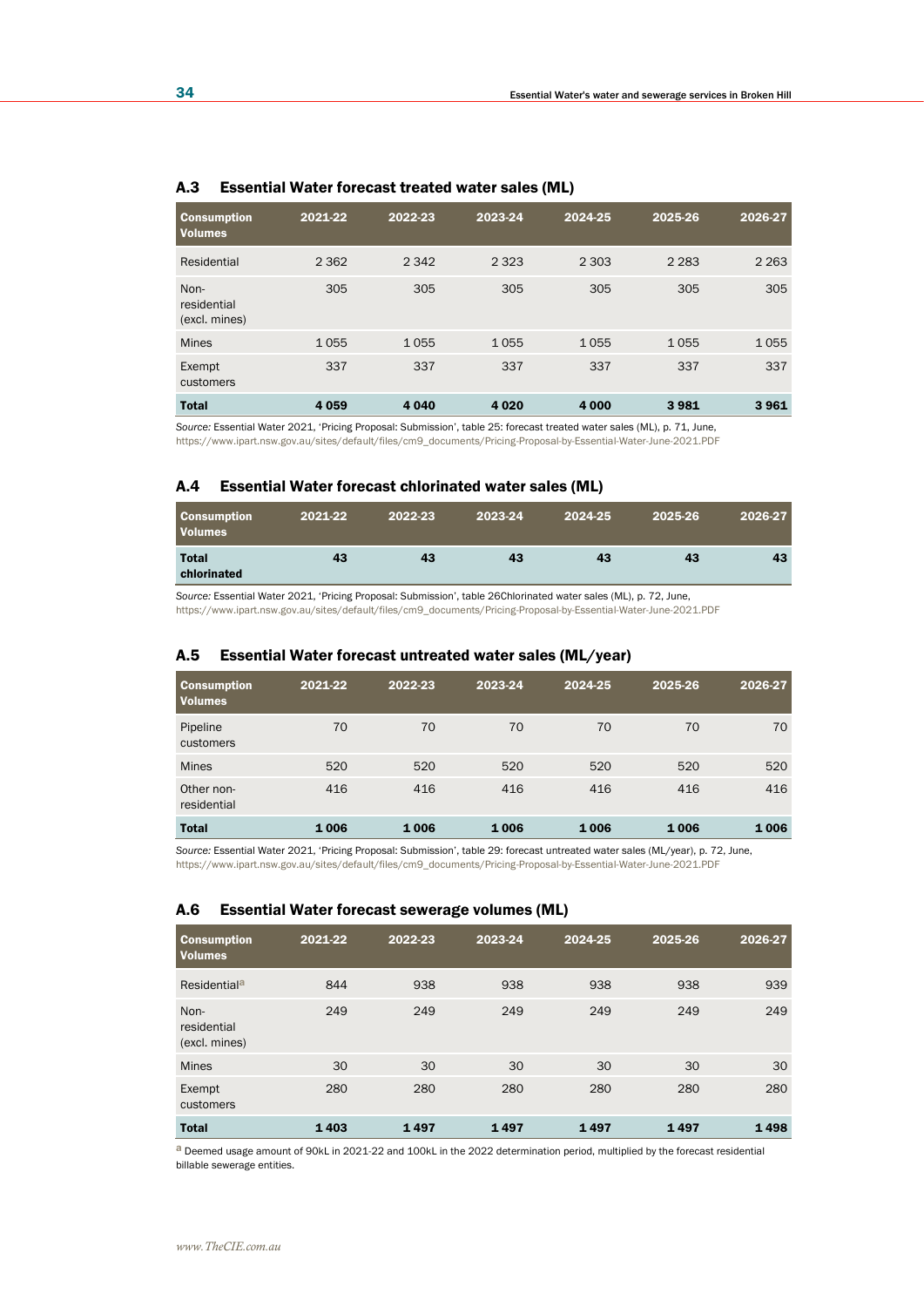*Note:* Residential customers are charged a deemed sewerage usage amount - currently 90kL per annum multiplied by the sewerage usage price, which Essential Water propose to increase to 100kL per annum for the 2022 determination period. *Source:* Essential Water 2021, 'Essential Water Pricing Proposal: Submission', table 25: Forecast non-residential sewerage volumes (ML), p. 73, June[, https://www.ipart.nsw.gov.au/sites/default/files/cm9\\_documents/Pricing-Proposal-by-Essential-Water-June-](https://www.ipart.nsw.gov.au/sites/default/files/cm9_documents/Pricing-Proposal-by-Essential-Water-June-2021.PDF)[2021.PDF;](https://www.ipart.nsw.gov.au/sites/default/files/cm9_documents/Pricing-Proposal-by-Essential-Water-June-2021.PDF) CIE.

# *Water NSW Broken Hill Pipeline*

#### A.7 Water NSW Broken Hill Pipeline forecast customer and offtake numbers

|                    | 2021-22 | 2022-23 | 2023-24 | 2024-25 | 2025-26 | 2026-27 |
|--------------------|---------|---------|---------|---------|---------|---------|
| Essential<br>Water |         |         |         |         |         |         |
| <b>Offtakes</b>    | 5       | 5       | 5       | 5       | 5       | 5       |
| <b>Total</b>       |         |         |         |         |         | 6       |

Note: Water NSW currently has five offtakes (Kudgee Station, Netley Cattle Yards, Netley Station, Pinepoint /Sunnydale and Balaclava). Netley Cattle Yards and Netley Station are not taking any water and have not entered into a Water Agreement. All the other Offtakes are taking water. The Offtake Structure Pinepoint/Sunnydale is one structure but two customers who share the costs 50:50 for that offtake. Water NSW therefore refers to five offtakes with four offtake customers.

*Source:* Water NSW 2021, 'Pricing Proposal to the Independent Pricing and Regulatory Tribunal: Regulated prices for the Wentworth to Broken Hill Pipeline', pp. 65-66, June[, https://www.ipart.nsw.gov.au/sites/default/files/cm9\\_documents/Pricing-proposal-by-Water-](https://www.ipart.nsw.gov.au/sites/default/files/cm9_documents/Pricing-proposal-by-Water-NSW-June-2021.PDF)[NSW-June-2021.PDF.](https://www.ipart.nsw.gov.au/sites/default/files/cm9_documents/Pricing-proposal-by-Water-NSW-June-2021.PDF) 

| <b>Consumption</b><br><b>Volumes</b> | 2021-22   | 2022-23  | 2023-24     | 2024-25   | 2025-26 | 2026-27 |
|--------------------------------------|-----------|----------|-------------|-----------|---------|---------|
|                                      | ML        | ML       | ML          | ML        | ML      | ML      |
| Essential<br>Water                   | 5 5 9 6.3 | 5574.7   | 5 5 5 3 . 1 | 5 5 3 1.5 | 5 509.9 | 5488.1  |
| Offtakes                             | 2.8       | 2.8      | 2.8         | 2.8       | 2.8     | 2.8     |
| Evaporation<br>losses                | 435.3     | 435.3    | 435.3       | 435.3     | 435.3   | 435.3   |
| <b>Total</b>                         | 6 0 34.4  | 6 0 12.8 | 5991.2      | 5969.6    | 5948.0  | 5926.2  |

#### A.8 Water NSW projected annual pipeline bulk water transport volumes

Source: Water NSW 2021, 'Attachment 4 – Water NSW (Pipeline) AIR/SIR 2021.